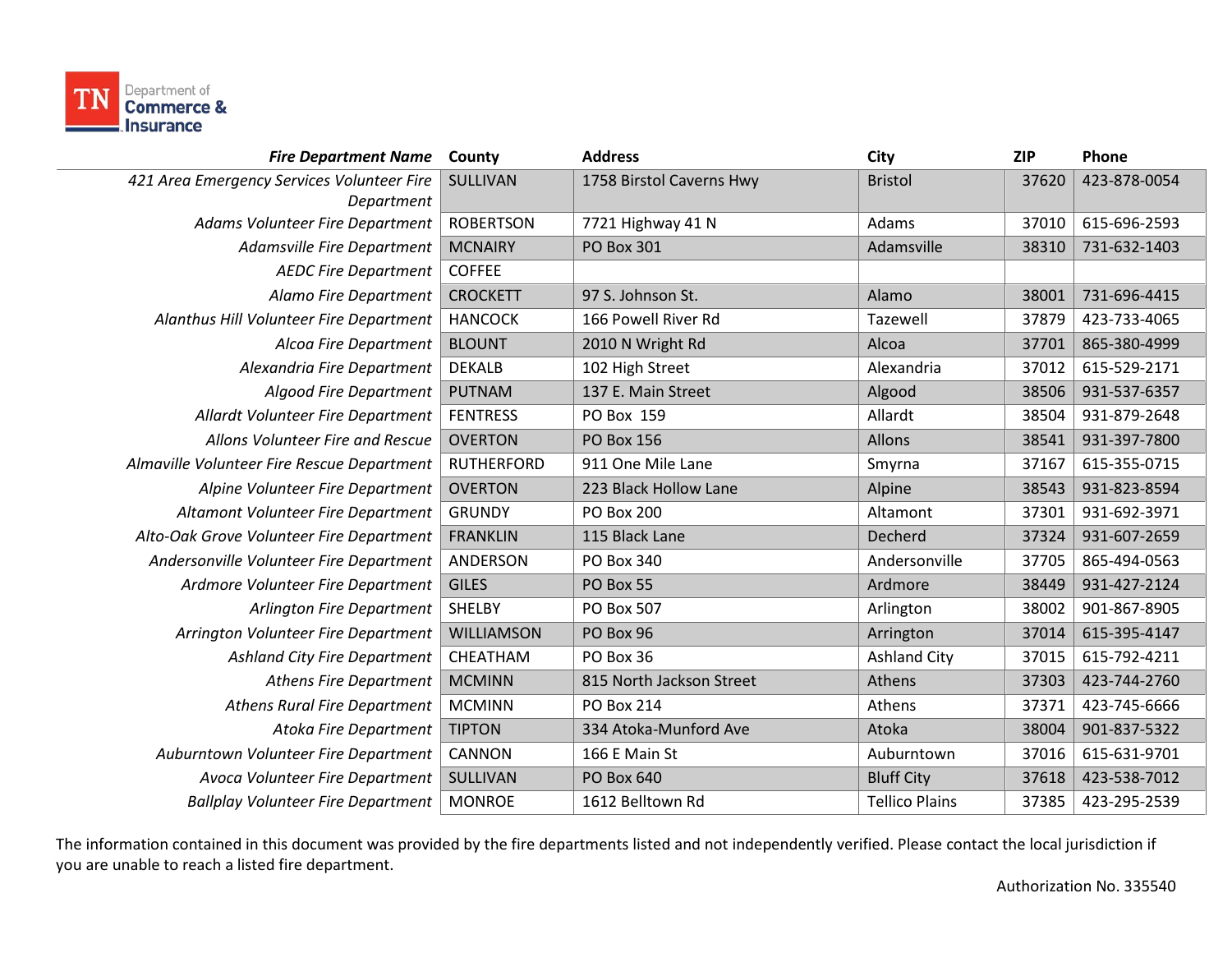

| <b>Fire Department Name</b>                    | County           | <b>Address</b>            | City                     | <b>ZIP</b> | Phone          |
|------------------------------------------------|------------------|---------------------------|--------------------------|------------|----------------|
| <b>Baneberry Volunteer Fire Department</b>     | <b>JEFFERSON</b> | 521 Harrison Ferry Rd     | Baneberry                | 37890      | 865-674-2022   |
| <b>Baptist Ridge Volunteer Fire Department</b> | <b>CLAY</b>      | 28 Oil Hollow Rd          | Hilham                   | 38568      | 931-243-2774   |
| <b>Bartlett Fire Department</b>                | <b>SHELBY</b>    | 2939 Altruia Rd           | <b>Bartlett</b>          | 38134      | 901-385-5536   |
| <b>Bath Springs Volunteer Fire Department</b>  | <b>DECATUR</b>   | P.O. Box 278              | <b>Bath Springs</b>      | 38311      | 731-549-9604   |
| <b>Battle Creek Volunteer Fire Department</b>  | <b>MARION</b>    | 149 Goff Payne Rd         | South Pittsburg          | 37380      | 423-664-2837   |
| Bean Station Volunteer Fire Department         | <b>GRAINGER</b>  | PO Box 103                | <b>Bean Station</b>      | 37708      | 865-935-0351   |
| <b>Bedford County Fire Department</b>          | <b>BEDFORD</b>   | 104 Prince St             | Shelbyville              | 37160      | 931-684-9223   |
| <b>Beech Creek Fire Department</b>             | <b>WAYNE</b>     | 5775 Beech Creek Rd       | Waynesboro               | 38485      | (931)676-6944  |
| Beersheba Springs Volunteer Fire Department    | <b>GRUNDY</b>    | <b>PO Box 546</b>         | <b>Beersheba Springs</b> | 37305      | 931-692-3508   |
| <b>Belfast Rural Fire Department</b>           | Marshall         | 441 Belfast/Farmington Rd | <b>Belfast</b>           | 37019      | (931) 276-2526 |
| Bell Buckle Volunteer Fire Department          | <b>BEDFORD</b>   | PO Box 61                 | <b>Bell Buckle</b>       | 37020      | 931-389-6940   |
| <b>Bells Fire Department</b>                   | <b>CROCKETT</b>  | P.O. Box 760              | <b>Bells</b>             | 38006      | 731-663-2334   |
| Belvidere Rural Volunteer Fire Department      | <b>FRANKLIN</b>  | P.O. Box 11               | <b>Belvidere</b>         | 37306      | 931-962-0629   |
| <b>Berlin Fire Department</b>                  | Marshall         | 1350 Verona Caney Rd      | Lewisburg                | 37091      | (931) 637-1761 |
| <b>Bethel Springs Fire Department</b>          | <b>MCNAIRY</b>   | PO Box 117                | <b>Bethel Springs</b>    | 38315      | 731-934-4382   |
| <b>Big Sandy Volunteer Fire Department</b>     | <b>BENTON</b>    | P.O. Box 116              | <b>Big Sandy</b>         | 38221      | 731-593-3213   |
| <b>Blaine Volunteer Fire Department</b>        | <b>GRAINGER</b>  | <b>PO Box 351</b>         | <b>Blaine</b>            | 37709      | 865-898-7075   |
| <b>Blair Volunteer Fire Department</b>         | <b>ROANE</b>     | 1911 Old Harriman Hwy     | <b>Oliver Springs</b>    | 37840      | 865-435-2032   |
| <b>Bloomingdale Volunteer Fire Department</b>  | SULLIVAN         | P.O. Box 7272             | Kingsport                | 37660      | 423-288-7841   |
| <b>Blount County Fire Protection District</b>  | <b>BLOUNT</b>    | 2549 E. Broadway Ave.     | Maryville                | 37804      | 865-983-2133   |
| <b>Bluff City Fire Department</b>              | SULLIVAN         | <b>PO Box 366</b>         | <b>Bluff City</b>        | 37618      | 423-538-5221   |
| <b>Bob's Landing Volunteer Fire Department</b> | <b>DECATUR</b>   | P.O. Box 278              | <b>Bath Springs</b>      | 38311      | 731-549-9604   |
| Bogota Volunteer Fire Department               | <b>DYER</b>      | PO Box 117                | <b>Bogota</b>            | 38007      | 731-285-3249   |
| Bold Springs/Poplar Grove Volunteer Fire       | Humphreys        | 2925 Poplar Grove Rd      | McEwen                   | 37101      |                |
| Department                                     |                  |                           |                          |            |                |
| <b>Bolivar Fire Department</b>                 | <b>HARDEMAN</b>  | 210 West Jackson St       | <b>Bolivar</b>           | 38008      | 731-658-9545   |
| Bon De Croft Volunteer Fire Department         | <b>WHITE</b>     | 8023 Crossville Hwy       | Sparta                   | 38583      | 931-935-9001   |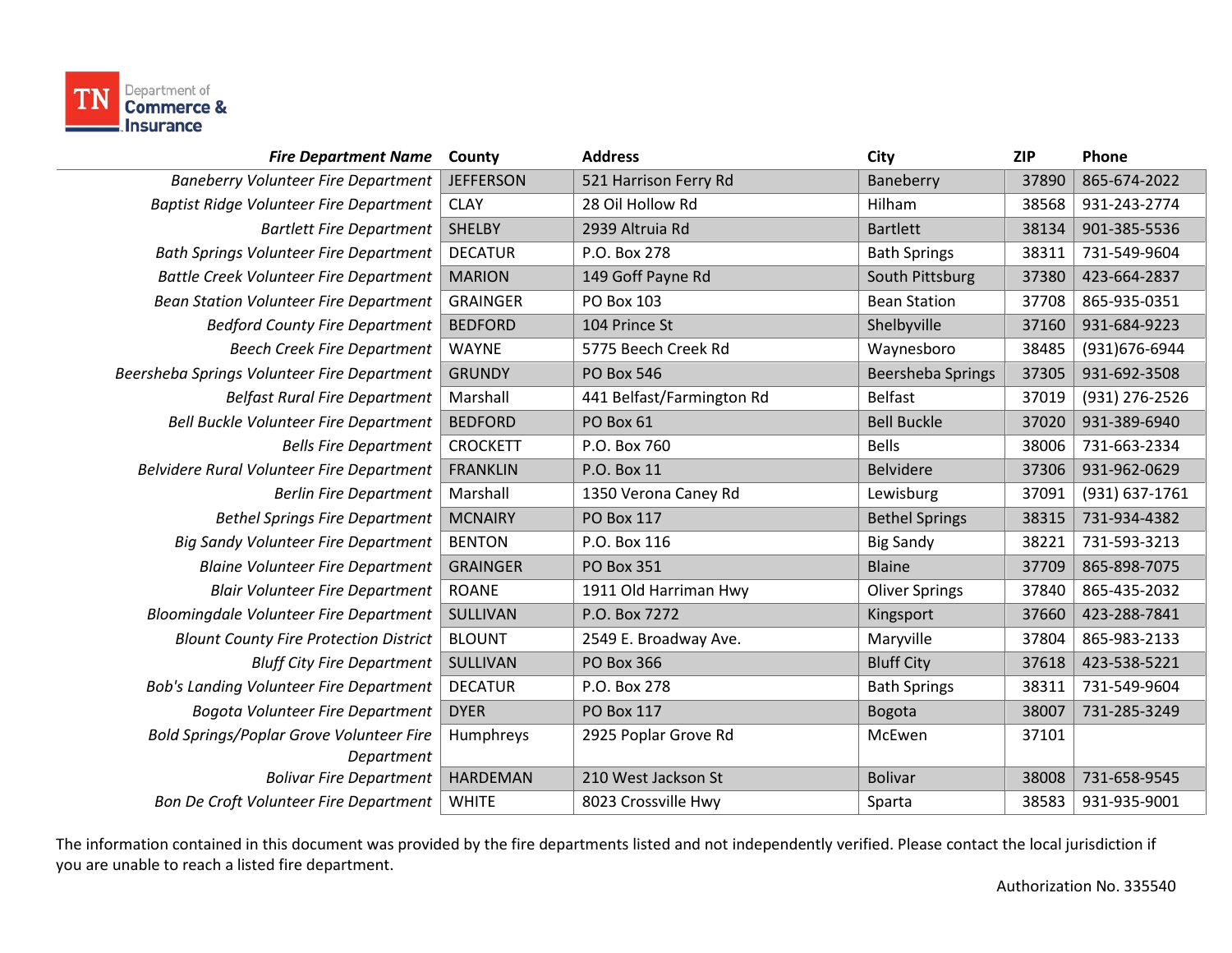

| County            | <b>Address</b>            | City              | <b>ZIP</b> | Phone          |
|-------------------|---------------------------|-------------------|------------|----------------|
| <b>DYER</b>       | 2601 Palmer Rd            | Dyersburg         | 38024      | 731-676-9539   |
| FAYETTE           | 5310 Hwy 70               | Mason             | 38049      | 901-493-7561   |
| <b>GIBSON</b>     | PO Box 87                 | <b>Bradford</b>   | 38316      | 731-742-3465   |
| <b>BRADLEY</b>    | PO Box 1167               | Cleveland         | 37364      | 423-728-7295   |
| <b>BLEDSOE</b>    | P.O. Box 775              | Sale Creek        | 37373      | 423-554-3473   |
| WILLIAMSON        | 5211 Maryland Way         | Brentwood         | 37024      | 615-371-0170   |
| <b>ANDERSON</b>   | 1444 Briceville Hwy       | <b>Briceville</b> | 37710      | 865-426-4350   |
| <b>TIPTON</b>     | <b>PO Box 277</b>         | Brighton          | 38011      | 901-475-6536   |
| SULLIVAN          | 211 Bluff City Hwy        | <b>Bristol</b>    | 37620      | 423-989-5701   |
| <b>FRANKLIN</b>   | 5253 Lynchburg Hwy        | Winchester        | 37398      | 931-962-2006   |
| <b>BLEDSOE</b>    | 229 Holland Drive         | Pikeville         | 37367      | 423-554-3155   |
| <b>HAYWOOD</b>    | <b>PO Box 449</b>         | Brownsville       | 38012      | 731-772-1396   |
| <b>CARROLL</b>    | 209 Cheatham St           | <b>Bruceton</b>   | 38317      | 731-586-2401   |
| <b>DYER</b>       | 159 Palestine Cemetery Rd | Dyersburg         | 38024      |                |
| Hickman           | P.O. Box 31               | Nunnelly          | 37137      | (615) 806-4939 |
| <b>WAYNE</b>      | 2098 Natural Bridge Rd    | Waynesboro        | 38485      | 931-722-3530   |
| <b>HAWKINS</b>    | PO Box 6                  | <b>Bulls Gap</b>  | 37711      | 423-235-2122   |
| <b>DICKSON</b>    | PO Box 36                 | <b>Burns</b>      | 37029      | 615-446-7911   |
| <b>MORGAN</b>     | 105 Burrville School Rd   | Sunbright         | 37872      | 423-628-5170   |
| <b>JOHNSON</b>    | PO Box 68                 | <b>Butler</b>     | 37640      | 423-768-5273   |
| <b>PICKETT</b>    | 8817 Hwy 111              | Byrdstown         | 38549      | 931-864-3751   |
| <b>SEQUATCHIE</b> | 8230 State Route 8        | Dunlap            | 37327      | 423-949-4091   |
| <b>MCMINN</b>     | P.O. Box 61               | Calhoun           | 37309      | 423-336-2348   |
| <b>BENTON</b>     | P.O. Box 779              | Camden            | 38320      | 731-584-4656   |
| <b>GREENE</b>     | PO Box 1551               | Greeneville       | 37743      | 423-638-1702   |
| CAMPBELL          | P.O. Box 341              | LaFollette        | 37766      | 423-563-9983   |
| <b>HANCOCK</b>    | 115 Willow Ln.            | Sneedville        | 37869      | 423-300-9177   |
|                   |                           |                   |            |                |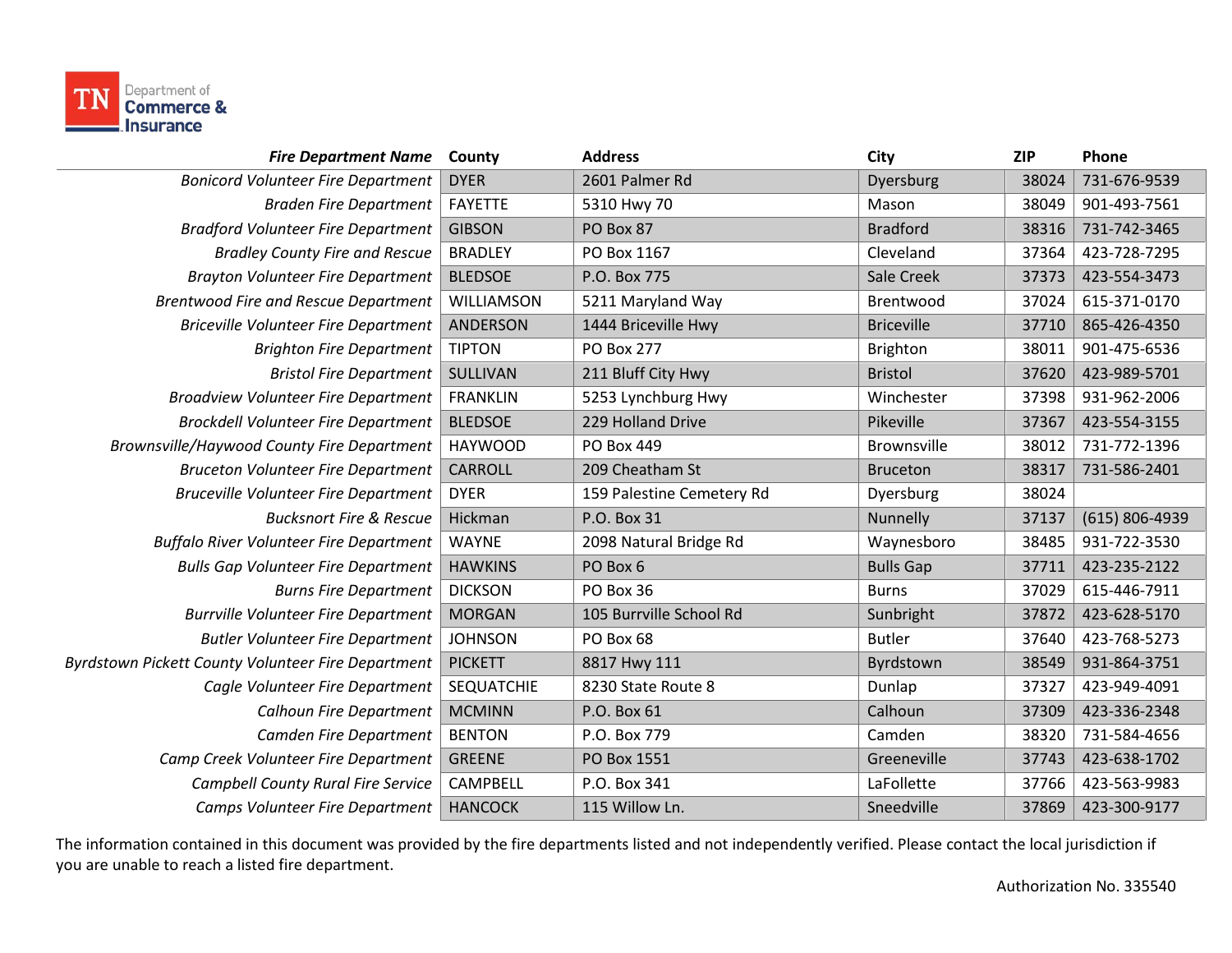

| <b>Fire Department Name</b>                    | County           | <b>Address</b>              | City                | <b>ZIP</b> | Phone          |
|------------------------------------------------|------------------|-----------------------------|---------------------|------------|----------------|
| Caney Branch Volunteer Fire Department         | <b>GREENE</b>    | 310 Kiser Loop              | Greeneville         | 37743      | 423-329-5869   |
| Cannon County Volunteer Fire Department        | <b>CANNON</b>    | 200 main street             | Woodbury            | 37190      | 615-904-5002   |
| Capitol Hill Volunteer Fire Department         | <b>FRANKLIN</b>  | 5631 AEDC Rd                | Winchester          | 37398      | 931-967-6262   |
| <b>Carroll County Fire Department</b>          | <b>CARROLL</b>   | 210 Norandal Dr             | Huntingdon          | 38344      | 731-986-1916   |
| Carter's Valley Volunteer Fire Department      | <b>HAWKINS</b>   | 2847 Carters Valley Rd      | Church Hill         | 37642      | 423-357-7107   |
| Carthage Fire Department                       | <b>SMITH</b>     | <b>PO Box 259</b>           | Carthage            | 37030      | 615-735-0843   |
| Caryville Volunteer Fire Department            | <b>CAMPBELL</b>  | 4839 Old Highway 63         | Caryville           | 37714      | (423) 562-9478 |
| Cassville Volunteer Fire Department            | <b>WHITE</b>     | 1254 Simpson Rd             | Sparta              | 38583      | 931-254-9196   |
| Catons Chapel-Richardson Cove Volunteer Fire   | <b>SEVIER</b>    | 3109 Pittman Center Rd      | Sevierville         | 37876      | 865-428-1177   |
| Department                                     |                  |                             |                     |            |                |
| Cedar Creek Volunteer Fire Department          | <b>GREENE</b>    | 3342 Cedar Creek Road       | Greeneville         | 37743      | 423-620-7421   |
| Cedar Creek Volunteer Fire Department          | <b>PERRY</b>     | P.O. Box 187                | Linden              | 37096      | 931-589-3473   |
| <b>Cedar Grove Fire Department</b>             | <b>VAN BUREN</b> | 132 Cedar Grove Rd          | <b>Rock Island</b>  | 38581      | 931-686-1401   |
| Celina Fire Department                         | <b>CLAY</b>      | PO Box 449                  | Celina              | 38551      | 931-243-3454   |
| Center Point Volunteer Fire Department         | LAWRENCE         | 387 Rabbit Trail Rd         | Leoma               | 38468      | 931-852-4905   |
| Centertown Community Volunteer Fire Department | <b>WARREN</b>    | 309 Line St                 | McMinnville         | 37110      | 931-939-2894   |
| Centerview Volunteer Fire Department           | <b>COCKE</b>     | 210 Turner Ridge Rd         | Newport             | 37821      | 423-623-9444   |
| Centerville Volunteer Fire Department          | <b>HICKMAN</b>   | 102 E Swan St               | Centerville         | 37033      | 931-729-4246   |
| Central Community Volunteer Fire Department    | <b>CARTER</b>    | 215 Hopson Rd               | Johnson City        | 37601      | 423-928-6114   |
| Central View Volunteer Fire Department         | <b>WHITE</b>     | 14462 Old Kentucky Rd       | Walling             | 38587      | 931-761-7222   |
| Chalk Level Volunteer Fire Department          | <b>BENTON</b>    | PO Box 1074                 | Camden              | 38320      | 731-225-8125   |
| Chapel Hill Fire Department                    | MARSHALL         | 2202 Unionville Rd          | Chapel Hill         | 37034      | 931-364-4135   |
| Charleston Volunteer Fire Department           | <b>TIPTON</b>    | 269 Charleston Gin Rd       | Stanton             | 38069      | 901-476-4300   |
| Charlotte Volunteer Fire Department            | <b>DICKSON</b>   | PO Box 129                  | Charlotte           | 37036      | 615-789-4184   |
| Chattanooga Airport Fire Department            | Hamilton         | 1001 Airport Road, Suite 14 | Chattanooga         | 37421      | (423) 855-8105 |
| Chattanooga Fire Department                    | <b>HAMILTON</b>  | 910 Wisdom St               | Chattanooga         | 37406      | 423-643-5600   |
| Cheatham County EMA                            | Cheatham         | 100 Public Square, Suite 90 | <b>Ashland City</b> | 37015      |                |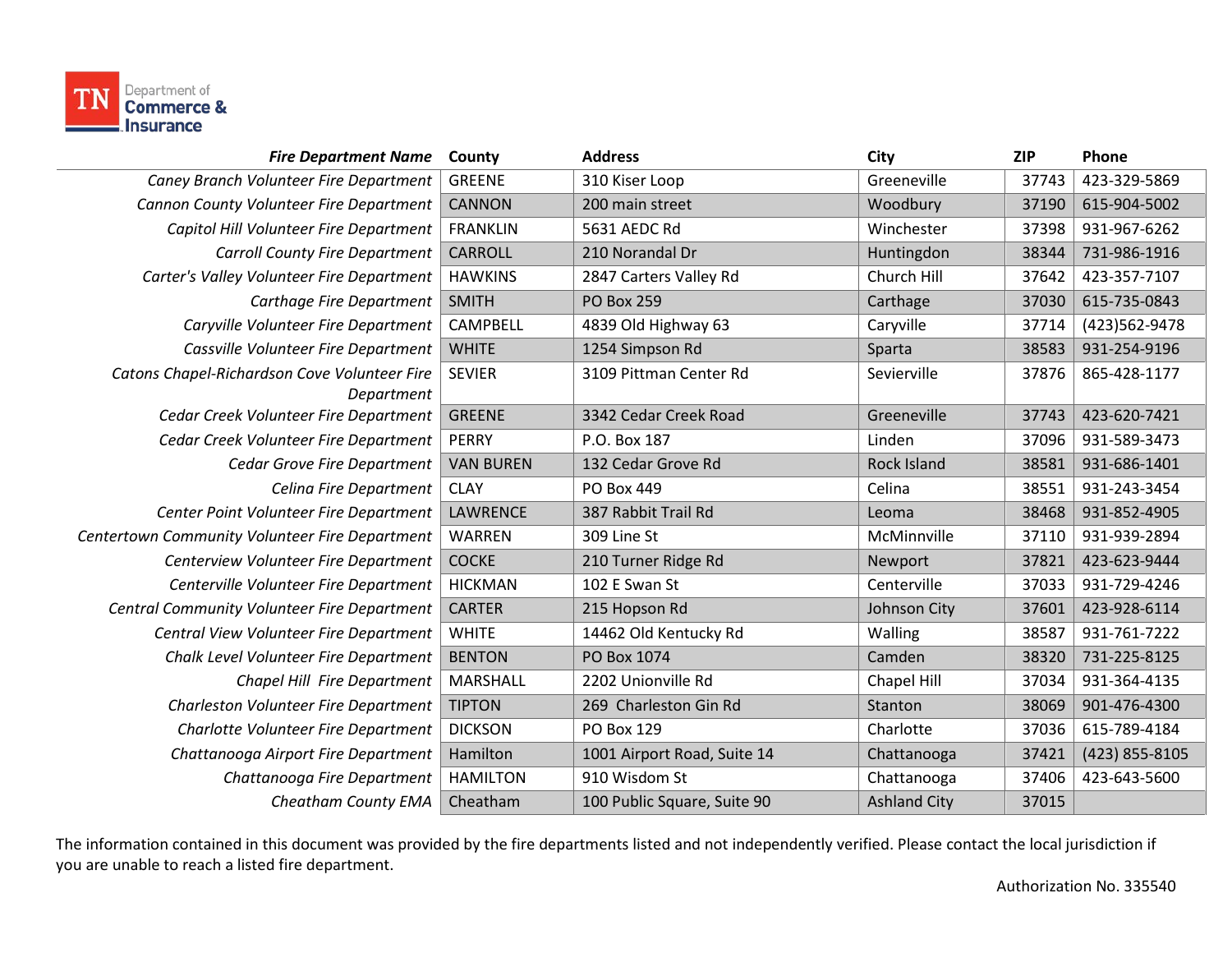

| <b>Fire Department Name</b>                           | County            | <b>Address</b>          | City          | <b>ZIP</b> | Phone          |
|-------------------------------------------------------|-------------------|-------------------------|---------------|------------|----------------|
| <b>Chemours Industrial Fire Department</b>            | Shelby            | 2571 Fite Rd            | Memphis       | 38127      | (901) 353-7755 |
| Cherry Creek Volunteer Fire Department                | <b>WHITE</b>      | 955 Plum Creek Road     | Sparta        | 38583      | 931-303-2572   |
| <b>Chester County Fire Department</b>                 | <b>CHESTER</b>    | 282 S Church Ave        | Henderson     | 38340      | 731-983-5570   |
| Chestnut Hill Volunteer Fire Department               | <b>JEFFERSON</b>  | <b>PO Box 382</b>       | Dandridge     | 37725      | 865-509-4488   |
| Chestnut Ridge Volunteer Fire Department              | <b>HANCOCK</b>    | 114 Stapleton Ln        | Sneedville    | 37869      | (423)300-8091  |
| Chestnut Ridge Volunteer Fire Department              | <b>MORGAN</b>     | 4744 Nashville Hwy      | Deer Lodge    | 37726      | 865-617-2627   |
| Christiana Volunteer Fire Department                  | <b>RUTHERFORD</b> | P.O. Box 66             | Christiana    | 37037      | 615-203-5853   |
| Christianburg Volunteer Fire Department               | <b>MONROE</b>     | 275 Fire Dept Rd        | Sweetwater    | 37874      | 423-337-2506   |
| Church Hill Fire Department                           | <b>HAWKINS</b>    | PO Box 366              | Church Hill   | 37642      | 423-357-6666   |
| Citico Volunteer Fire Department                      | <b>MONROE</b>     | 149 McSpadden Branch Rd | Vonore        | 37885      | 423-295-2526   |
| City of Baxter Fire Department                        | PUTNAM            | P.O. Box 335            | <b>Baxter</b> | 38544      | 931-858-2621   |
| City of Cowan Fire Department                         | <b>FRANKLIN</b>   | <b>PO Box 338</b>       | Cowan         | 37318      | 931-967-7318   |
| City of Dyer Fire Department                          | <b>GIBSON</b>     | 105 South Main Street   | Dyer          | 38330      | 731-692-3714   |
| City of Dyersburg Fire Department                     | <b>DYER</b>       | 216 South Church        | Dyersburg     | 38024      | 731-288-7615   |
| City of Etowah Fire Department                        | <b>MCMINN</b>     | 100 Robinson St.        | Etowah        | 37331      | 423-263-9044   |
| City of Harrogate Volunteer Fire Department           | <b>CLAIBORNE</b>  | P.O. Box 979            | Harrogate     | 37752      | 423-869-9211   |
| City of La Vergne Fire Department                     | <b>RUTHERFORD</b> | 283 Old Nashville Hwy   | La Vergne     | 37086      | 615-287-5832   |
| City of McEwen Fire Department                        | <b>HUMPHREYS</b>  | <b>PO Box 236</b>       | McEwen        | 37101      | 931-582-6211   |
| City of Memphis - Division of Fire Services           | <b>SHELBY</b>     | 65 S Front St           | Memphis       | 38103      | 901-527-1400   |
| City of Munford Fire Department                       | <b>TIPTON</b>     | 1397 Munford Ave        | Munford       | 38058      | 901-837-5960   |
| City of Oak Ridge Fire Department                     | ANDERSON          | PO Box 1                | Oak Ridge     | 37831      | 865-425-3520   |
| City of Parsons Fire Department                       | <b>DECATUR</b>    | 535 Tennessee Ave South | Parsons       | 38363      | 731-847-6358   |
| City of Rockwood Fire Department                      | <b>ROANE</b>      | 115 N Front Ave         | Rockwood      | 37854      | 865-354-3121   |
| City of Rocky Top Fire Department                     | <b>ANDERSON</b>   | PO Box 66               | Rocky Top     | 37769      | 865-426-8612   |
| City of Soddy-Daisy Fire Department                   | <b>HAMILTON</b>   | 9835 Dayton Pike        | Soddy Daisy   | 37379      | 423-332-5323   |
| <b>Clarksville Fire Rescue</b>                        | <b>MONTGOMERY</b> | 802 Main Street         | Clarksville   | 37040      | 931-645-7456   |
| <b>Claxton Community Volunteer Emergency Services</b> | <b>MCMINN</b>     | P.O. Box 1024           | Athens        | 37371      | 423-333-7188   |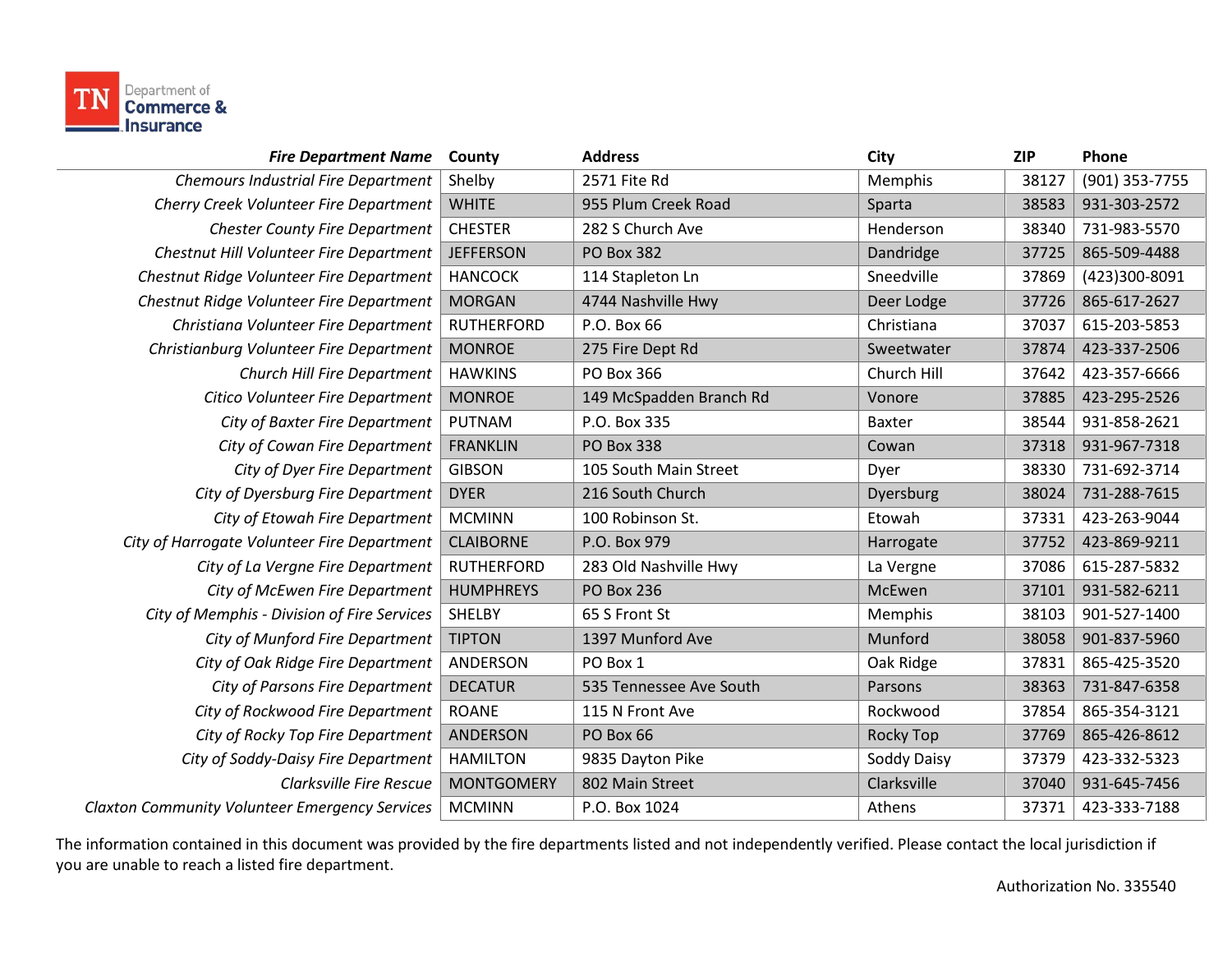

| <b>Fire Department Name</b>                    | County           | <b>Address</b>           | City                  | <b>ZIP</b> | Phone        |
|------------------------------------------------|------------------|--------------------------|-----------------------|------------|--------------|
| Claxton Volunteer Fire Department              | <b>ANDERSON</b>  | 2194 Clinton Hwy         | Powell                | 37849      | 865-945-1314 |
| Claylick Volunteer Fire Department             | <b>DICKSON</b>   | PO Box 447               | White Bluff           | 37187      | 615-797-9925 |
| Clear Fork Area Volunteer Fire Department      | <b>NULL</b>      | P.O. Box 79              | Rugby                 | 37733      |              |
| Clear Fork Volunteer Fire Department           | <b>CLAIBORNE</b> | 6394 Highway 90          | Clairfield            | 37715      | 423-784-4045 |
| Clearwater Volunteer Fire Department           | <b>MCMINN</b>    | 1022 County Rd 172       | Athens                | 37303      | 423-744-7886 |
| <b>Cleveland Fire Department</b>               | <b>BRADLEY</b>   | 555 South Ocoee Street   | Cleveland             | 37311      | 423-476-6713 |
| <b>Clifton Volunteer Fire Department</b>       | <b>WAYNE</b>     | <b>PO Box 192</b>        | Clifton               | 38425      | 931-676-3370 |
| Clinch Valley Volunteer Fire Department        | <b>HAWKINS</b>   | <b>PO Box 144</b>        | Edison                | 37731      | 423-272-0010 |
| <b>Clinton Fire Department</b>                 | <b>ANDERSON</b>  | 125 West Broad Street    | Clinton               | 37716      | 865-457-2131 |
| Coalfield Volunteer Fire Department            | <b>MORGAN</b>    | PO Box 372               | Coalfield             | 37719      | 865-591-4021 |
| <b>Coalmont Fire Department</b>                | <b>GRUNDY</b>    | <b>PO Box 308</b>        | Coalmont              | 37313      | 931-592-9370 |
| Coble Fire Department                          | <b>HICKMAN</b>   | 603 Lowe Branch Rd       | Centerville           | 37033      | 931-623-1434 |
| Cocke County Fire Department                   | <b>COCKE</b>     | 120 Fairground Circle    | Newport               | 37821      | 423-623-4444 |
| Coker Creek Volunteer Fire Department          | <b>MONROE</b>    | 520 Epperson Rd          | <b>Tellico Plains</b> | 37385      | 423-261-2370 |
| <b>Collierville Fire and Rescue</b>            | <b>SHELBY</b>    | 500 Poplar View Pkwy     | Collierville          | 38017      | 901-457-2400 |
| <b>Collins River Volunteer Fire Department</b> | <b>WARREN</b>    | 2239 Beersheba Hwy       | McMinnville           | 37110      | 931-474-3544 |
| Collinwood Volunteer Fire Department           | <b>WAYNE</b>     | 204 First Ave S          | Collinwood            | 38450      | 931-724-9107 |
| Columbia Fire Department                       | <b>MAURY</b>     | 1000 South Garden Street | Columbia              | 38401      | 931-560-1700 |
| Conasauga Valley Volunteer Fire Department     | <b>MONROE</b>    | 2125 Mecca Pike          | Englewood             | 37329      | 423-253-7062 |
| Cookeville Fire Department                     | PUTNAM           | PO Box 998               | Cookeville            | 38506      | 931-520-5255 |
| Cornersville Fire Department                   | <b>MARSHALL</b>  | <b>PO Box 128</b>        | Cornersville          | 37047      | 931-293-4482 |
| Cosby Volunteer Fire Department                | <b>COCKE</b>     | PO Box 52                | Cosby                 | 37722      | 423-487-2593 |
| Cottage Grove Volunteer Fire Department        | <b>HENRY</b>     | PO Box 65                | <b>Cottage Grove</b>  | 38224      | 731-782-3424 |
| <b>Cottontown Fire Department</b>              | <b>SUMNER</b>    | PO Box 81                | Cottontown            | 37048      | 615-206-1300 |
| <b>Covington Fire Department</b>               | <b>TIPTON</b>    | <b>PO Box 768</b>        | Covington             | 38019      | 901-476-2578 |
| Crawfish Valley Fire Rescue                    | LAWRENCE         | 899 Crescent Factory Rd  | Lawrenceburg          | 38464      | 931-244-6616 |
| Crockett Mills Volunteer Fire Department       | <b>CROCKETT</b>  | <b>PO Box 144</b>        | <b>Crockett Mills</b> | 38021      | 731-695-4417 |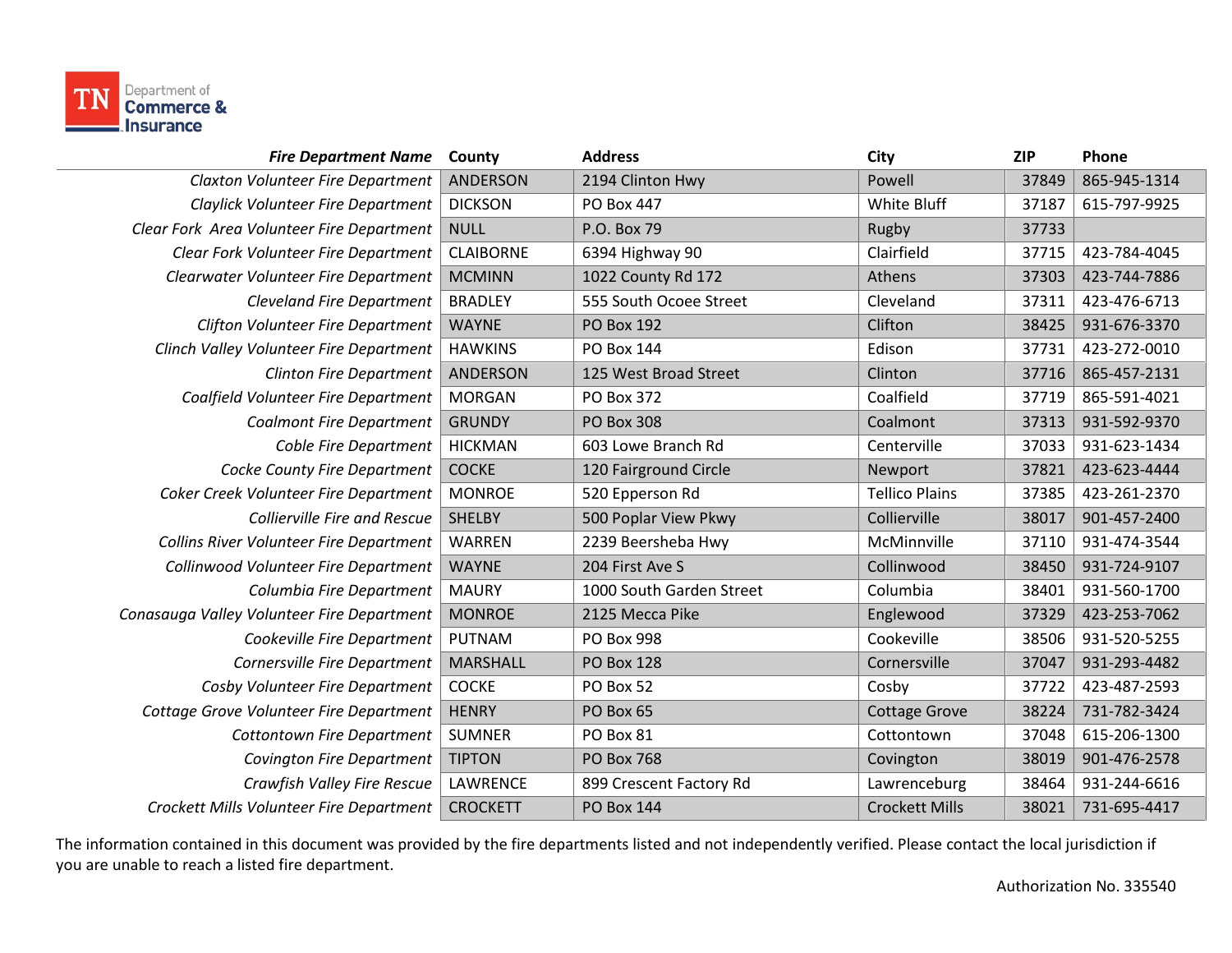

| <b>Fire Department Name</b>                      | County            | <b>Address</b>            | City                  | <b>ZIP</b> | Phone            |
|--------------------------------------------------|-------------------|---------------------------|-----------------------|------------|------------------|
| Cross Plains Volunteer Fire Department           | <b>ROBERTSON</b>  | 7622 Hwy 25 East          | <b>Cross Plains</b>   | 37049      | 615-654-2555     |
| <b>Crossroads Fire Department</b>                | <b>LAWRENCE</b>   | 2164 Fall River Rd        | Leoma                 | 38468      | 931-762-1363     |
| Crossroads Volunteer Fire Department             | <b>MARION</b>     | 138 Alvin York Hwy        | Whitwell              | 37397      | 423-658-9000     |
| Crossville Fire Department                       | <b>CUMBERLAND</b> | 141 Henry Ave             | Crossville            | 38555      | 931-484-6144     |
| Crow Creek Valley Volunteer Fire Department      | <b>FRANKLIN</b>   | 211 Fire Hall Lane        | Sherwood              | 37376      | 931-598-9999     |
| Crump Fire Department                            | <b>HARDIN</b>     | P.O. Box 88               | Crump                 | 38327      | 731-632-4224     |
| <b>Cumberland County Fire Department</b>         | CUMBERLAND        | 1391 Livingston Rd        | Crossville            | 38571      | 931-484-8448     |
| Cumberland Furnace Volunteer Fire Department     | <b>DICKSON</b>    | 2999 New Dry Hollow Rd    | Cumberland            | 37051      | 615-789-6474     |
|                                                  |                   |                           | Furnace               |            |                  |
| Cumberland Gap Volunteer Fire Department         | <b>CLAIBORNE</b>  | PO Box 78                 | <b>Cumberland Gap</b> | 37724      | 423-869-3860     |
| Cypress Inn Volunteer Fire Department            | <b>WAYNE</b>      | 3017 Weatherford Creek Rd | Lutts                 | 38471      | 931-724-4110     |
| Dallas Bay Volunteer Fire Department             | <b>HAMILTON</b>   | 7525 Middle Valley Rd     | Hixson                | 37343      | 423-842-9370     |
| Dandridge Volunteer Fire Department              | <b>JEFFERSON</b>  | P.O. Box 249              | Dandridge             | 37725      | 865-397-3192     |
| <b>Dayton Fire Department</b>                    | <b>RHEA</b>       | 1169 Market Street        | Dayton                | 37321      | 423-775-8402     |
| Debusk Volunteer Fire Department                 | <b>GREENE</b>     | 599 Debusk Road           | Greeneville           | 37743      | 423-636-1111     |
| <b>Decatur County Fire Department</b>            | Decatur           | P.O. Box 488              | Decaturville          | 38329      | (731) 257-1096   |
| <b>Decatur County Fire Department Station #3</b> | <b>DECATUR</b>    | P.O. Box 626              | Decaturville          | 38329      | 731-852-2034     |
| <b>Decatur County Fire Station #1</b>            | <b>DECATUR</b>    | P.O. Box 535              | Parsons               | 38363      | 731-847-7821     |
| Decatur Volunteer Fire Department                | <b>MEIGS</b>      | P.O. Box 188              | Decatur               | 37322      | 423-334-5716     |
| Decaturville City Fire Department                | <b>DECATUR</b>    | 29 East Main St           | Decaturville          | 38329      | 731-852-2034     |
| <b>Decherd Fire Department</b>                   | <b>FRANKLIN</b>   | <b>PO Box 488</b>         | Decherd               | 37324      | 931-967-4339     |
| Deer Lodge Volunteer Fire Department             | <b>MORGAN</b>     | PO Box 38                 | Deer Lodge            | 37726      | 423-965-3080     |
| <b>Dekalb County Fire Department</b>             | <b>DEKALB</b>     | <b>PO Box 526</b>         | Smithville            | 37166      | 615-464-7176     |
| Del Rio Volunteer Fire Department                | <b>COCKE</b>      | 482 Hwy 107 South         | Del Rio               | 37727      | 423-487-2215     |
| Dickson County Emergency Management Agency       | Dickson           | 284 Cowan Rd              | Dickson               | 37055      | $(615)$ 446-1044 |
| Dickson County Fire and Rescue                   | <b>DICKSON</b>    | PO Box 461                | Dickson               | 37056      | 615-332-4159     |
| <b>Dickson Fire Department</b>                   | <b>DICKSON</b>    | 101 Church St             | Dickson               | 37055      | 615-446-6331     |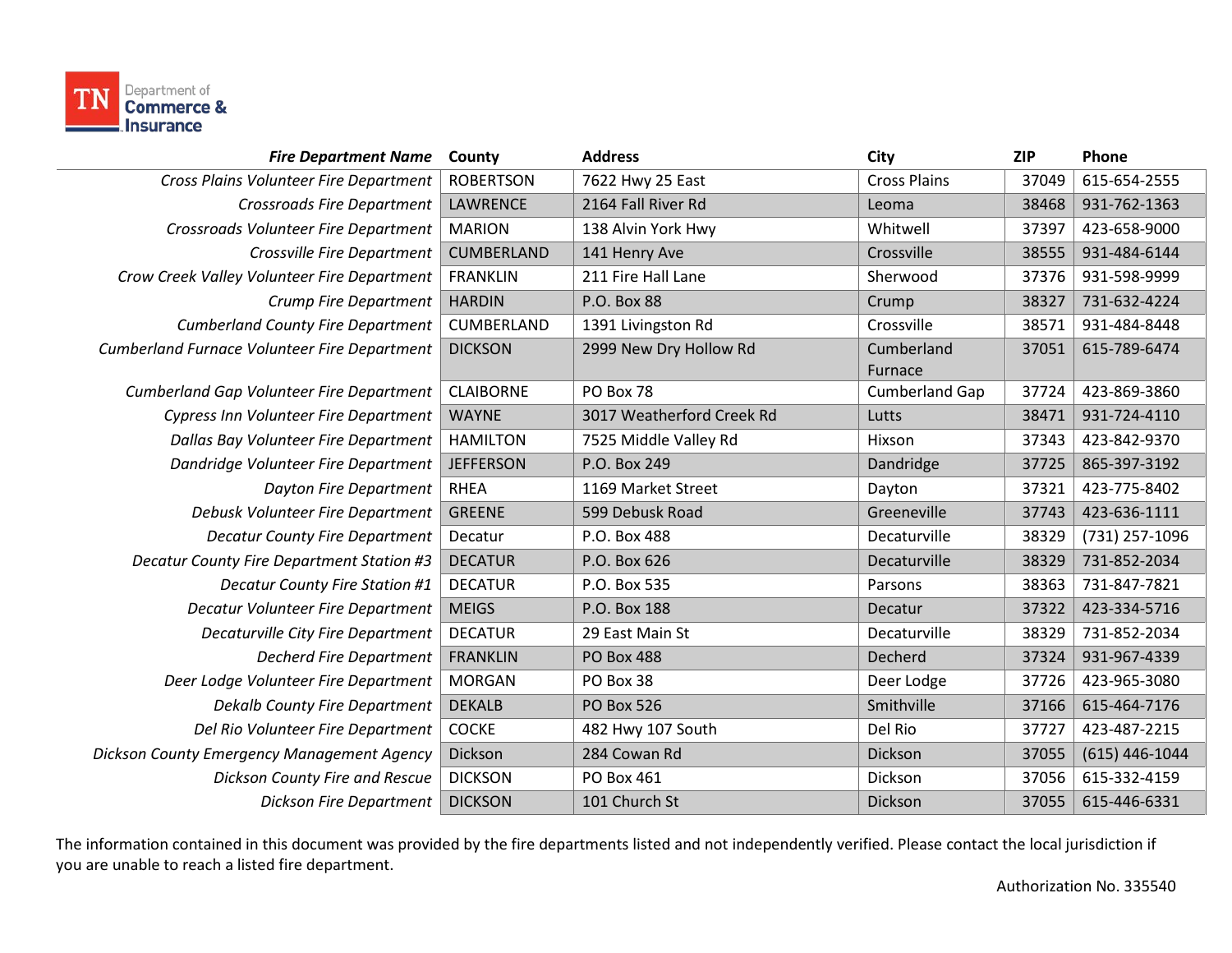

| <b>Fire Department Name</b>                      | County            | <b>Address</b>           | City                 | <b>ZIP</b> | Phone          |
|--------------------------------------------------|-------------------|--------------------------|----------------------|------------|----------------|
| Dodson Branch Volunteer Fire Department          | <b>JACKSON</b>    | 135 Zion Rd              | Cookeville           | 38501      | 931-704-9902   |
| Doe Valley Volunteer Fire Department             | <b>JOHNSON</b>    | 283 Slabtown Rd          | <b>Mountain City</b> | 37683      | 423-727-8385   |
| Doyle Volunteer Fire Department                  | <b>WHITE</b>      | PO Box 26                | Doyle                | 38559      | 931-657-2079   |
| Dresden Fire Department                          | WEAKLEY           | 117 West Main St         | Dresden              | 38225      | 731-364-9566   |
| Dry Hollow Volunteer Fire Department             | <b>OVERTON</b>    | 601 Rushing Springs Rd   | Monterey             | 38574      | 931-397-2518   |
| Dry Run Volunteer Fire Department                | <b>JOHNSON</b>    | 5646 Big Dry Run Rd      | <b>Butler</b>        | 37640      | 423-727-4713   |
| <b>Dunlap Fire Department</b>                    | <b>SEQUATCHIE</b> | PO Box 546               | Dunlap               | 37327      | 423-949-2115   |
| <b>Dyer County Fire Department</b>               | Dyer              | 1910 Pioneer Rd          | Dyersburg            | 38024      |                |
| <b>Eagle Creek Fire Hall</b>                     | <b>WAYNE</b>      | 2194 Clifton Turnpike    | Waynesboro           | 38485      | 931-676-3080   |
| <b>Eagleville Fire Department</b>                | <b>RUTHERFORD</b> | 126 South Main Street    | Eagleville           | 37060      | 615-274-2922   |
| East 52 Volunteer Fire Department                | <b>CLAY</b>       | 4626 Livingston Hwy      | Celina               | 38551      | 931-243-5352   |
| East 63 Volunteer Fire Department                | <b>SCOTT</b>      | 9679 Baker Hwy           | Pioneer              | 37847      | 423-663-9500   |
| East Clay Volunteer Fire Department              | <b>CLAY</b>       | 5350 Willow Grove HWY    | Allons               | 38541      | 931-265-1973   |
| East Dyer County Volunteer Fire Department       | <b>DYER</b>       | 1030 Tatumville Rd       | Newbern              | 38059      | 731-676-6612   |
| East Hamblen County Volunteer Fire Department    | <b>HAMBLEN</b>    | PO Box 66                | Russellville         | 37860      | 423-438-4241   |
| East Hickman Volunteer Fire Department           | Hickman           | 10011 Old Hwy 46         | <b>Bon Aqua</b>      | 37025      | (936) 996-1122 |
| East Lauderdale County Volunteer Fire Department | LAUDERDALE        | P.O. Box 238             | Ripley               | 38063      | 731-413-8030   |
| East Polk County Fire and Rescue                 | <b>POLK</b>       | PO Box 697               | Copperhill           | 37317      | (423)496-3341  |
| <b>East Ridge Fire Rescue</b>                    | <b>HAMILTON</b>   | 4214 Ringgold Rd         | East Ridge           | 37412      | 423-867-7100   |
| East Roane County Volunteer Fire Department      | <b>ROANE</b>      | 853 New Midway Rd        | Kingston             | 37763      | 865-376-4170   |
| East Sullivan County Volunteer Fire Department   | SULLIVAN          | 3287 Weaver Pike         | <b>Bristol</b>       | 37620      | 423-878-2787   |
| <b>Eastland Volunteer Fire Department</b>        | <b>WHITE</b>      | 221 Eastland Cemetery Rd | Sparta               | 38583      | 931-935-8200   |
| <b>Eastman Chemical Company Fire Birgade</b>     | Sullivan          | P.O. Box 511, B-86       | Kingsport            | 37660      | (423) 229-4588 |
| <b>Eastview Volunteer Fire Department</b>        | <b>MCNAIRY</b>    | 199 Highway 57 West      | Ramer                | 38367      | 731-645-3428   |
| Elder Mountain Volunteer Services, Inc.          | Marion            | 1098 Cumberland Rd       | Chattanooga          | 37419      | (423) 821-0180 |
| Elizabethton Fire Department                     | <b>CARTER</b>     | 121 S. Sycamore St.      | Elizabethton         | 37643      | 423-547-6390   |
| Elk Mills-Poga Volunteer Fire Department         | <b>CARTER</b>     | 107 Poga Rd              | <b>Butler</b>        | 37640      | 423-768-3236   |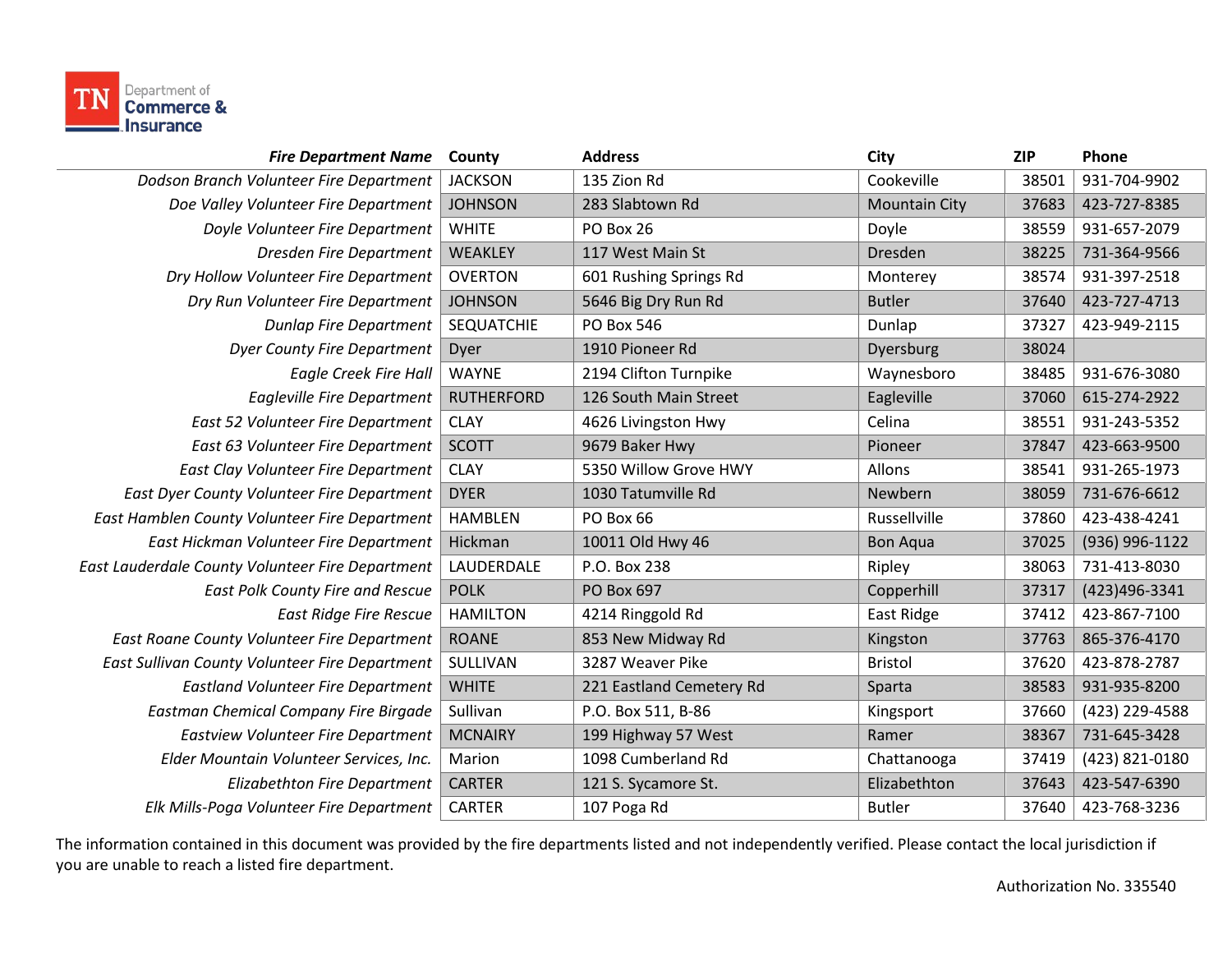

| <b>Fire Department Name</b>                        | County            | <b>Address</b>               | City                   | <b>ZIP</b> | Phone          |
|----------------------------------------------------|-------------------|------------------------------|------------------------|------------|----------------|
| <b>Elkton Fire Department</b>                      | <b>GILES</b>      | <b>PO Box 157</b>            | Elkton                 | 38455      | 931-468-2506   |
| Embreeville Volunteer Fire Department              | <b>WASHINGTON</b> | 4061 Hwy 81 S                | Erwin                  | 37650      | 423-753-5551   |
| <b>Englewood Fire Department</b>                   | <b>MCMINN</b>     | <b>PO Box 150</b>            | Englewood              | 37329      | 423-887-7224   |
| <b>Englewood Rural Fire Department</b>             | <b>MCMINN</b>     | PO Box 126                   | Englewood              | 37329      | 423-887-7224   |
| English Mountain Volunteer Fire Department         | <b>SEVIER</b>     | 1564 Wilhite Creek Road      | Sevierville            | 37876      | 865-429-3729   |
| <b>Enville Volunteer Fire Department</b>           | <b>CHESTER</b>    | PO Box 214                   | Enville                | 38332      | 731-688-5466   |
| <b>Erin Fire Department</b>                        | <b>HOUSTON</b>    | <b>PO Box 270</b>            | Erin                   | 37061      | 931-289-4108   |
| <b>Estill Springs Volunteer Fire Department</b>    | <b>FRANKLIN</b>   | PO Box 100-306 South Main St | <b>Estill Springs</b>  | 37330      | 931-649-2121   |
| <b>Ethridge Fire Department</b>                    | <b>LAWRENCE</b>   | 200 Depot St                 | Ethridge               | 38456      | 931-829-2077   |
| <b>Etowah Rural Fire and Rescue</b>                | <b>MCMINN</b>     | PO Box 151                   | Etowah                 | 37331      | 423-263-9312   |
| Eva Volunteer Fire Department                      | <b>BENTON</b>     | PO Box 9                     | Eva                    | 38333      | 731-441-5295   |
| <b>Fairfield Glade Fire Department</b>             | CUMBERLAND        | P.O. Box 1547                | <b>Fairfield Glade</b> | 38558      | 931-484-3801   |
| Fairgrounds Volunteer Fire Department              | <b>OVERTON</b>    | P.O. Box 817                 | Livingston             | 38570      | 931-349-7048   |
| <b>Fairview Fire Department</b>                    | WILLIAMSON        | 7131 Bowie Lake Rd           | Fairview               | 37062      | 615-799-3473   |
| <b>Fairview Volunteer Fire Department</b>          | <b>JACKSON</b>    | 109 Fairview School Ln       | Gainesboro             | 38562      | 931-397-2507   |
| Fall Branch Volunteer Fire Department              | <b>WASHINGTON</b> | PO Box 84                    | <b>Fall Branch</b>     | 37656      | 423-348-7171   |
| Fall Creek Falls Volunteer Fire Department         | <b>VAN BUREN</b>  | 24897 SR 30                  | Spencer                | 38585      | 423-881-5847   |
| Farmington/Richcreek Volunteer Fire Department     | Marshall          | 2090 Wade Brown Road         | Lewisburg              | 37091      | (931) 270-5060 |
| <b>Fayette County Fire Department</b>              | <b>FAYETTE</b>    | PO Box 1090                  | Somerville             | 38068      | 901-461-2005   |
| Fayetteville Fire Department                       | <b>LINCOLN</b>    | 300 West Market St           | Fayetteville           | 37334      | 931-433-6563   |
| <b>Fentress County Fire Department</b>             | <b>FENTRESS</b>   | P.O. Box 800                 | Jamestown              | 38556      | 931-879-8310   |
| Finger Volunteer Fire Department                   | <b>MCNAIRY</b>    | 2234B Finger Leapwood Rd     | Finger                 | 38334      | 731-608-0155   |
| <b>Finley Volunteer Fire Department</b>            | <b>DYER</b>       | <b>PO Box 540</b>            | Finley                 | 38030      | 731-589-0625   |
| First District Volunteer Fire Department           | <b>JOHNSON</b>    | 7176 Hwy 91 N                | Laurel Bloomery        | 37680      | 423-727-0227   |
| First District Volunteer Fire Department (Midtown) | <b>ROANE</b>      | 623 Old Hwy 70               | Harriman               | 37748      | 865-882-1118   |
| Five Points Volunteer Fire Department              | Marshall          | 3964 Ostella Rd              | Cornersville           | 37047      | (931) 293-2444 |
| Flat Top Volunteer Fire Department                 | <b>HAMILTON</b>   | 2036 Ell Rd                  | Soddy Daisy            | 37379      | 423-618-2599   |
|                                                    |                   |                              |                        |            |                |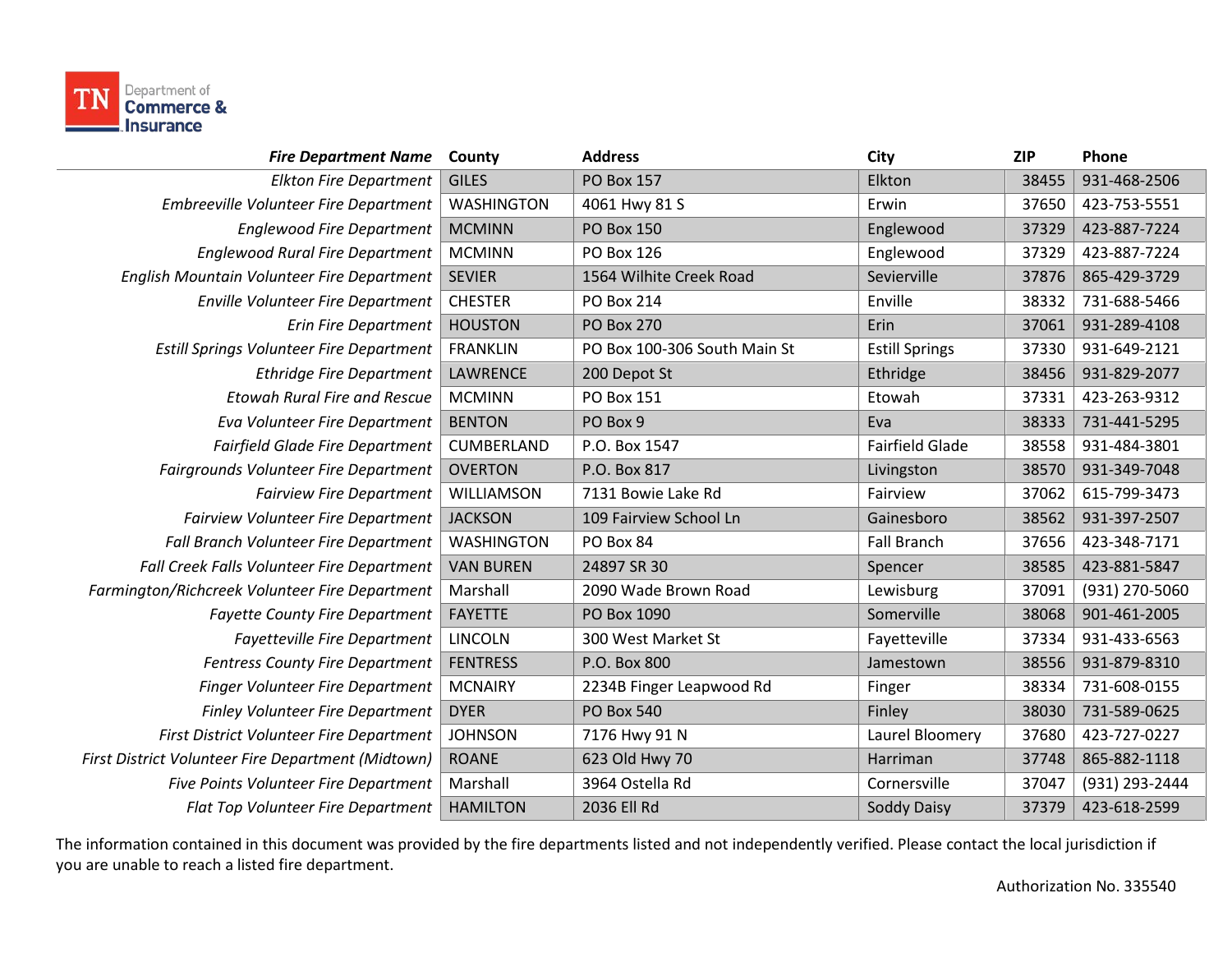

| <b>Fire Department Name</b>               | County            | <b>Address</b>               | City            | <b>ZIP</b> | Phone        |
|-------------------------------------------|-------------------|------------------------------|-----------------|------------|--------------|
| Flatwoods Volunteer Fire Department       | <b>PERRY</b>      | 6041 Hwy 13 South            | Linden          | 37096      | 931-589-2264 |
| Flynn's Lick Volunteer Fire Department    | <b>JACKSON</b>    | 706 Whites Bend Ln           | Gainesboro      | 38562      | 931-704-7001 |
| Foster Falls Volunteer Fire Department    | <b>MARION</b>     | PO Box 928                   | Jasper          | 37347      | 423-942-2600 |
| Fourth District Volunteer Fire Department | <b>FRANKLIN</b>   | 1668 Norwood Creek Rd        | Winchester      | 37398      | 931-967-0482 |
| <b>Fowlkes Volunteer Fire Department</b>  | <b>DYER</b>       | 3098 Unionville Rd           | Halls           | 38040      | 731-445-4463 |
| <b>Franklin Fire Department</b>           | <b>WILLIAMSON</b> | 109 3rd Ave South, Suite 133 | Franklin        | 37064      | 615-791-3270 |
| Fredonia Volunteer Fire Department        | <b>SEQUATCHIE</b> | 93 Magnolia Circle           | Dunlap          | 37327      | 423-413-4025 |
| Friendship Volunteer Fire Department      | <b>CROCKETT</b>   | <b>PO Box 265</b>            | Friendship      | 38034      | 731-677-2396 |
| Friendsville Volunteer Fire Department    | <b>BLOUNT</b>     | PO Box 7                     | Friendsville    | 37737      | 865-995-0986 |
| Frog Jump Volunteer Fire Department       | <b>CROCKETT</b>   | 12365 Hwy 88                 | Halls           | 38040      | 731-656-2020 |
| Gadsden Volunteer Fire Department         | <b>CROCKETT</b>   | <b>PO Box 158</b>            | Gadsden         | 38337      | 731-337-1230 |
| Gainesboro Fire Department                | <b>JACKSON</b>    | <b>PO Box 594</b>            | Gainesboro      | 38562      | 931-268-9315 |
| <b>Gallatin Fire Department</b>           | <b>SUMNER</b>     | 119 Chief Billy Crook Blvd.  | Gallatin        | 37066      | 615-452-2771 |
| <b>Gallatin Volunteer Fire Department</b> | <b>SUMNER</b>     | P.O. Box 384                 | Gallatin        | 37066      | 615-206-9910 |
| <b>Gallaway Fire Department</b>           | <b>FAYETTE</b>    | 424 Main St. P.O. Box 168    | Gallaway        | 38036      | 901-317-7915 |
| <b>Gandy Volunteer Fire Department</b>    | LAWRENCE          | 1701 Sundown Dr              | Lawrenceburg    | 38464      | 931-762-0932 |
| <b>Garland Volunteer Fire Department</b>  | <b>TIPTON</b>     | 1195 Garland Drive           | Covington       | 38019      | 901-476-3545 |
| <b>Gates Fire Department</b>              | LAUDERDALE        | <b>PO Box 129</b>            | Gates           | 38037      | 731-836-7501 |
| <b>Gatlinburg Fire Department</b>         | <b>SEVIER</b>     | 1230 E Parkway / PO Box 5    | Gatlinburg      | 37738      | 865-436-5112 |
| <b>Germantown Fire Department</b>         | <b>SHELBY</b>     | 7766 Farmington Blvd         | Germantown      | 38138      | 901-757-7268 |
| <b>Gibson County Fire Department</b>      | <b>GIBSON</b>     | 1246 Manufacturers Row       | Trenton         | 38382      | 731-723-9228 |
| Giles County Fire and Rescue              | <b>GILES</b>      | 120 Jimmy Suggs Dr           | Pulaski         | 38478      | 931-363-3708 |
| Gilt Edge Volunteer Fire Department       | <b>TIPTON</b>     | PO Box 126                   | <b>Burlison</b> | 38015      | 901-476-2971 |
| <b>Gleason Fire Department</b>            | <b>WEAKLEY</b>    | 202 S. Cedar St.             | Gleason         | 38223      | 731-648-5547 |
| Goodlettsville Fire Department            | <b>DAVIDSON</b>   | 105 Long Hollow Pike         | Goodlettsville  | 37072      | 615-851-2246 |
| Gordonsville City Fire Department         | <b>SMITH</b>      | 63 Main St E                 | Gordonsville    | 38563      | 615-683-8282 |
| Goshen Valley Volunteer Fire Department   | <b>HAWKINS</b>    | PO Box 2224                  | Church Hill     | 37642      | 423-357-8801 |
|                                           |                   |                              |                 |            |              |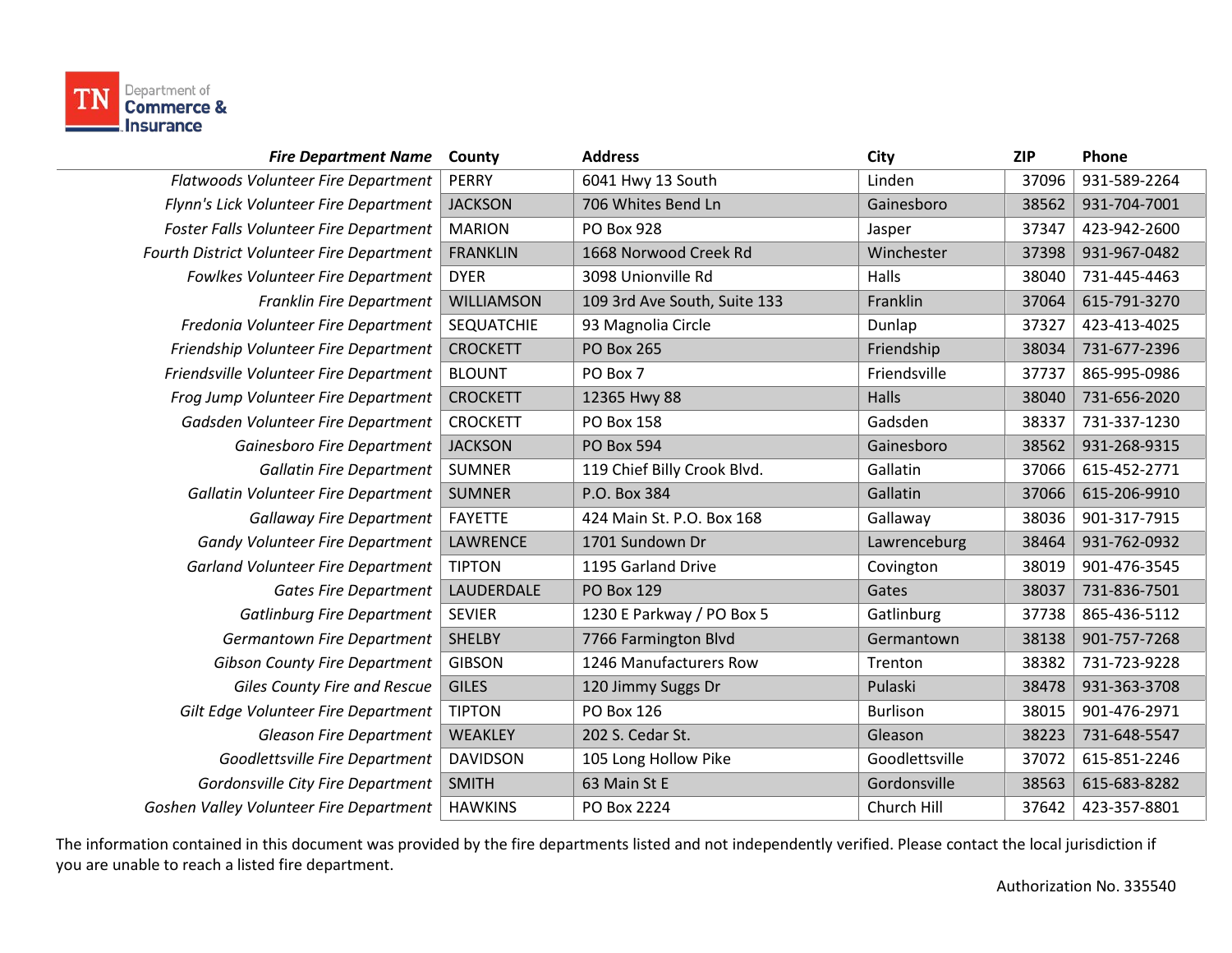

| <b>Fire Department Name</b>                       | County            | <b>Address</b>           | City                  | <b>ZIP</b> | Phone        |
|---------------------------------------------------|-------------------|--------------------------|-----------------------|------------|--------------|
| <b>Grand Junction Fire Department</b>             | <b>HARDEMAN</b>   | P.O.Box 129              | <b>Grand Junction</b> | 38039      | 731-764-2871 |
| Grand Valley Area Volunteer Fire Department, Inc. | <b>HARDEMAN</b>   | 405 Grand Valley Dr      | Saulsbury             | 38067      | 731-609-4237 |
| Granville Volunteer Fire Department               | <b>JACKSON</b>    | po box 23                | Granville             | 38564      | 931-653-4539 |
| Grassy Fork Volunteer Fire Department             | <b>COCKE</b>      | 331 Cosby Hwy            | Newport               | 37821      | 423-623-4091 |
| Gray Volunteer Fire Department                    | <b>WASHINGTON</b> | PO Box 8111              | Gray                  | 37615      | 423-477-3851 |
| Graysville Volunteer Fire Department              | <b>RHEA</b>       | 136 Harrison Ave         | Graysville            | 37338      | 423-775-9242 |
| Greenback Volunteer Fire Department               | <b>LOUDON</b>     | <b>PO Box 210</b>        | Greenback             | 37742      | 865-856-6670 |
| <b>Greenbrier Fire Department</b>                 | <b>ROBERTSON</b>  | 790 West College Street  | Greenbrier            | 37073      | 615-643-4361 |
| Greeneville Fire Department                       | <b>GREENE</b>     | 710 W Summer St          | Greeneville           | 37743      | 423-638-4243 |
| <b>Greenfield Fire Department</b>                 | WEAKLEY           | 222 Front St             | Greenfield            | 38230      | 731-235-2645 |
| Griffith Volunteer Fire Department                | <b>BLEDSOE</b>    | 2894 Bench Road          | Pikeville             | 37367      | 423-881-3310 |
| Gruetli-Laager Volunteer Fire Department          | <b>GRUNDY</b>     | PO Box 70                | Gruetli-Laager        | 37339      | 931-779-5147 |
| <b>Gudger Community Volunteer Fire Department</b> | <b>MONROE</b>     | 860 Old Federal Rd       | Madisonville          | 37354      | 423-295-5984 |
| <b>Guys Volunteer Fire Department</b>             | <b>MCNAIRY</b>    | 658 S Farmville Rd       | Guys                  | 38339      |              |
| Haletown Volunteer Fire Department                | <b>MARION</b>     | <b>PO Box 265</b>        | Guild                 | 37340      | 423-939-0500 |
| <b>Halls Fire Department</b>                      | LAUDERDALE        | 208 North Church St      | Halls                 | 38040      | 731-836-9653 |
| Hampton/Valley Forge Volunteer Fire Department    | <b>CARTER</b>     | PO Box 191               | Hampton               | 37658      | 423-725-3500 |
| <b>Hardin County Fire Department</b>              | <b>HARDIN</b>     | 465 Main St              | Savannah              | 38372      | 731-925-6178 |
| Hardy's Chapel Volunteer Fire and Rescue          | <b>OVERTON</b>    | 2275 Standing Stone Road | Cookeville            | 38506      | 931-823-8594 |
| Harpeth Ridge Volunteer Fire Department           | <b>DICKSON</b>    | 1030 Three Island Rd     | Charlotte             | 37036      | 615-789-5986 |
| Harriman City Fire Department                     | <b>ROANE</b>      | 603 Walden Ave           | Harriman              | 37748      | 865-882-3072 |
| Harrison Ferry Fire Department                    | WARREN            | C/O 566 Curtistown Rd    | McMinnville           | 37110      | 931-273-2109 |
| Hartsville-Trousdale County Fire Department       | <b>TROUSDALE</b>  | 210 Broadway             | Hartsville            | 37074      | 615-374-2525 |
| Henderson County Fire Department                  | <b>HENDERSON</b>  | 50 Natchez Trace Dr      | Lexington             | 38351      | 731-968-4153 |
| <b>Henderson Fire Department</b>                  | <b>CHESTER</b>    | 505 Sanford St           | Henderson             | 38340      | 731-989-5664 |
| Hendersonville Fire Department                    | <b>SUMNER</b>     | 119 East Main            | Hendersonville        | 37075      | 615-822-1119 |
| <b>Henning Fire Department</b>                    | LAUDERDALE        | 470 Wadsworth Rd         | Henning               | 38041      | 731-738-1316 |
|                                                   |                   |                          |                       |            |              |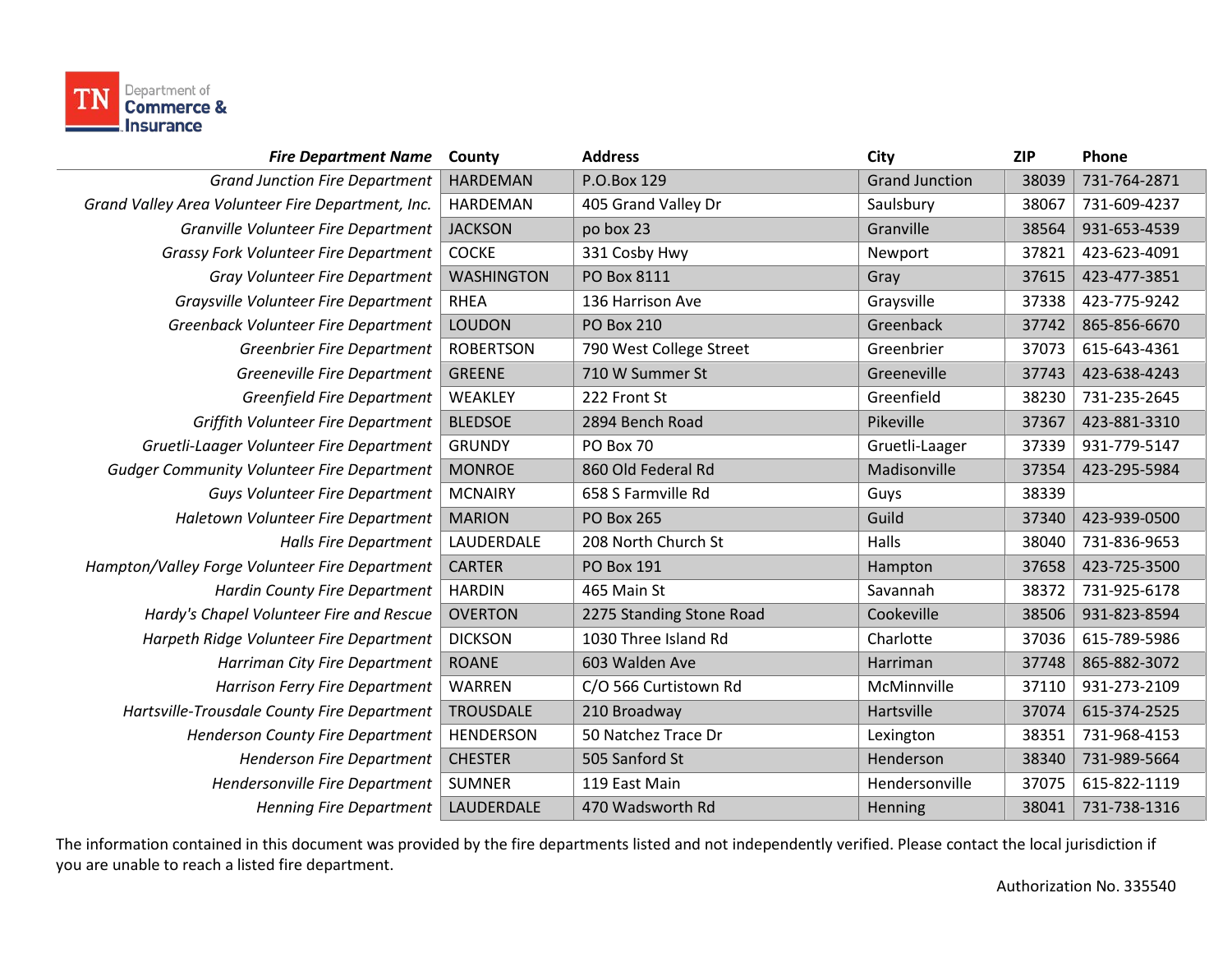

| <b>Fire Department Name</b>                  | County           | <b>Address</b>                                      | <b>City</b>           | <b>ZIP</b> | Phone            |
|----------------------------------------------|------------------|-----------------------------------------------------|-----------------------|------------|------------------|
| Henry Volunteer Fire Department              | <b>HENRY</b>     | PO Box 95                                           | Henry                 | 38231      | 731-207-0991     |
| Henryville Volunteer Fire Department         | <b>LAWRENCE</b>  | 971 Turnpike Rd                                     | Summertown            | 38483      | 931-964-4888     |
| Hermitage Springs Volunteer Fire Department  | <b>CLAY</b>      | 17299 Clay Co Hwy                                   | <b>Red Boiling</b>    | 37150      | 615-699-3623     |
|                                              |                  |                                                     | Springs               |            |                  |
| Hickerson Station Volunteer Fire Department  | <b>COFFEE</b>    | 4373 Old Manchester Hwy                             | Tullahoma             | 37388      | 931-455-0058     |
| Hickman County Rescue Squad                  | <b>HICKMAN</b>   | 128 Briggs St                                       | Centerville           | 37033      | 931-729-2410     |
| Hickory Tree Volunteer Fire Department       | SULLIVAN         | 2363 Hickory Tree Rd                                | <b>Bluff City</b>     | 37618      | 423-538-6121     |
| Hickory Valley Volunteer Fire Department     | <b>HARDEMAN</b>  | PO Box 39                                           | <b>Hickory Valley</b> | 38042      | 731-764-2004     |
| Hickory Valley Volunteer Fire Department     | <b>WHITE</b>     | PO Box 6144                                         | Sparta                | 38583      | 931-738-8298     |
| <b>Highland Volunteer Fire Department</b>    | Sumner           | P.O. Box 7953                                       | Portland              | 37148      | $(615)$ 323-0008 |
| Highway 58 Volunteer Fire Department         | <b>HAMILTON</b>  | PO Box 310                                          | Harrison              | 37341      | 423-344-5770     |
| Highway 69 Volunteer Fire Department         | <b>WAYNE</b>     | 9198 Hwy 69 S                                       | Lutts                 | 38471      | 931-724-6260     |
| Hilham Volunteer Fire Department             | <b>OVERTON</b>   | PO Box 1                                            | Hilham                | 38568      | 931-823-8594     |
| Hillsboro Volunteer Fire Department          | <b>COFFEE</b>    | PO Box 45                                           | Hillsboro             | 37342      | 931-596-2222     |
| Hillsview Volunteer Fire Department          | <b>MCMINN</b>    | 1388 Co Rd 50                                       | Riceville             | 37370      | 423-506-3470     |
| <b>Hohenwald Fire Department</b>             | LEWIS            | 103 N Oak                                           | Hohenwald             | 38462      | 931-796-2241     |
| Holladay-McIllwain Volunteer Fire Department | <b>BENTON</b>    | PO Box 101                                          | Holladay              | 38341      | 731-584-8402     |
| Hollow Rock Volunteer Fire Department        | CARROLL          | PO Box 247                                          | <b>Hollow Rock</b>    | 38342      | 731-586-7775     |
| Holly Creek Volunteer Fire Department        | <b>WAYNE</b>     | 2967 Railroad Bed Rd                                | Iron City             | 38463      | 931-724-6600     |
| Hopewell Volunteer Fire Department           | <b>MONROE</b>    | 1968 Federal Road                                   | Madisonville          | 37354      | 423-442-9536     |
| Hornbeak Volunteer Fire Department           | <b>OBION</b>     | <b>PO Box 265</b>                                   | Hornbeak              | 38232      | 731-538-9333     |
| Hornsby Volunteer Fire Department            | <b>HARDEMAN</b>  | 23210 Hwy 64                                        | Hornsby               | 38044      | 731-658-6188     |
| <b>Houston County Fire Department</b>        | Houston          | P.O. Box 50                                         | Erin                  | 37061      | (931) 289-4460   |
| <b>Humboldt Fire Department</b>              | <b>GIBSON</b>    | 1116 West Main St                                   | Humboldt              | 38343      | 731-784-2654     |
| Humphreys County Fire Department             | <b>HUMPHREYS</b> | 102 Thompson St. Room 1 Rawlings<br><b>Building</b> | Waverly               | 37185      | 931-296-7795     |
| Huntingdon Fire Department                   | CARROLL          | PO Box 668                                          | Huntingdon            | 38344      | 731-986-5310     |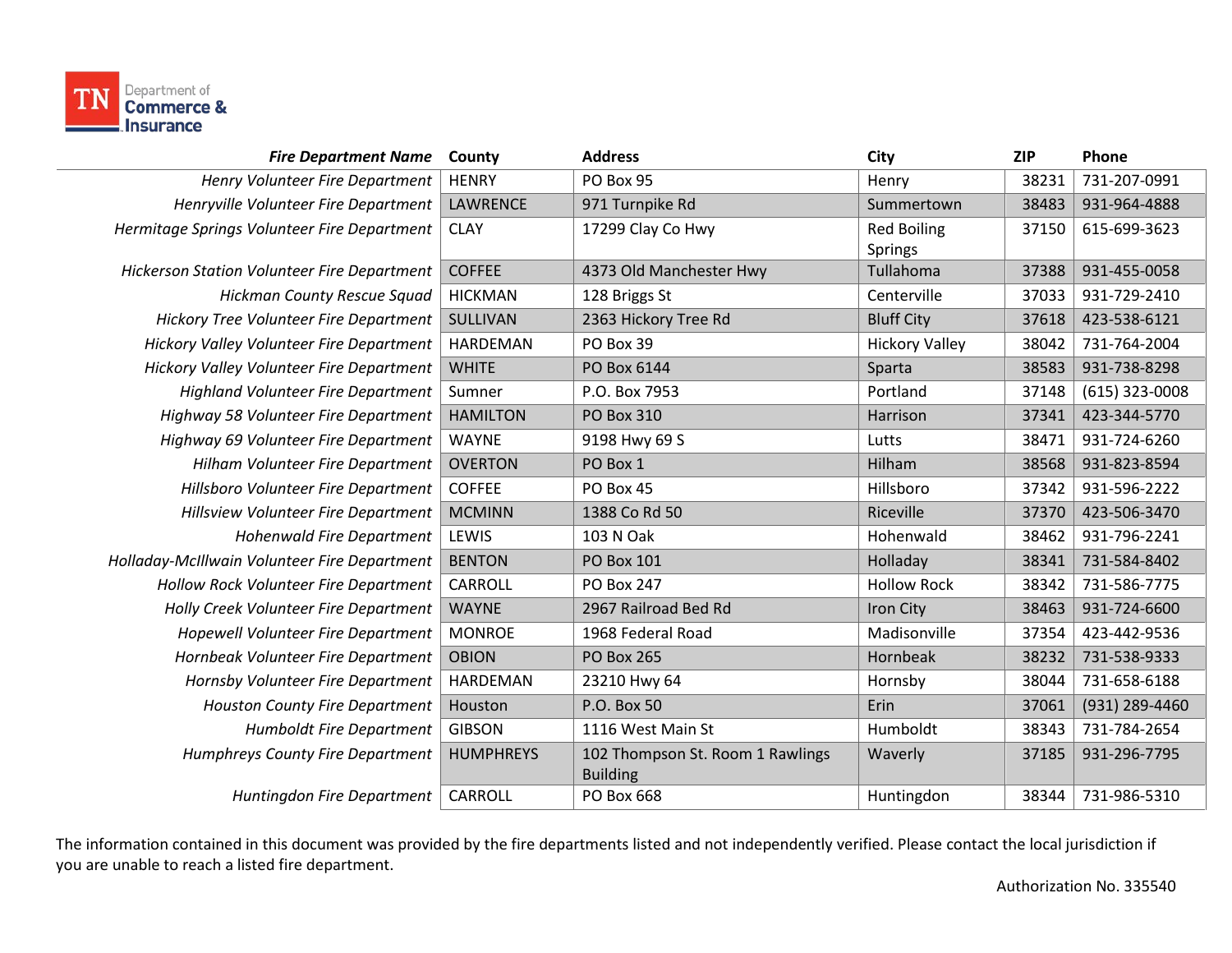

| <b>Fire Department Name</b>                | County            | <b>Address</b>          | City                    | <b>ZIP</b> | Phone        |
|--------------------------------------------|-------------------|-------------------------|-------------------------|------------|--------------|
| Huntland Volunteer Fire Department         | <b>FRANKLIN</b>   | PO Drawer H             | Huntland                | 37345      | 931-469-0283 |
| Huntsville Fire Department                 | <b>SCOTT</b>      | <b>PO Box 150</b>       | Huntsville              | 37756      | 423-663-3471 |
| Hydro Volunteer Fire Department            | <b>DECATUR</b>    | 2053 Holladay Rd        | Holladay                | 38341      | 731-847-6124 |
| <b>Idlewild Volunteer Fire Department</b>  | <b>MCMINN</b>     | 330 County Rd 181       | Decatur                 | 37322      | 423-507-3012 |
| Iron City Fire and Rescue                  | LAWRENCE          | 484 Iron City Rd        | Iron City               | 38463      | 931-845-4120 |
| Jack Daniel Distillery Fire Brigade        | <b>NULL</b>       | 280 Lynchburg Highway   | Lynchburg               | 37352      |              |
| Jacksboro Fire Department                  | <b>CAMPBELL</b>   | PO Box 75               | Jacksboro               | 37757      | 423-562-9312 |
| Jackson County Central Fire Department     | <b>JACKSON</b>    | <b>PO Box 808</b>       | Gainesboro              | 38562      | 931-397-1655 |
| Jackson Fire Department                    | <b>MADISON</b>    | 720 South Highland Ave  | Jackson                 | 38301      | 731-425-8350 |
| Jamestown Fire Department                  | <b>FENTRESS</b>   | PO Box 670              | Jamestown               | 38556      | 931-879-8815 |
| Jasper Fire Department                     | <b>MARION</b>     | 4460 Main Street        | Jasper                  | 37347      | 423-942-3825 |
| Jasper Highlands Volunteer Fire Department | <b>MARION</b>     | 195 Turkey Trot Lane    | Jasper                  | 37347      | 256-529-1658 |
| Jeannette Volunteer Fire Department        | <b>DECATUR</b>    | P.O. Box 421            | Parsons                 | 38363      | 731-845-4116 |
| Jefferson City Fire Department             | <b>JEFFERSON</b>  | PO Box 530              | Jefferson City          | 37760      | 865-475-3616 |
| Jellico Fire Department                    | <b>CAMPBELL</b>   | 410 S Main St           | Jellico                 | 37762      | 423-784-6123 |
| Jellico Life Saving and Rescue Squad       | <b>CAMPBELL</b>   | <b>PO Box 292</b>       | Jellico                 | 37762      | 423-784-6786 |
| Johnson City Fire Department               | <b>WASHINGTON</b> | 603 Bert Street Suite 1 | Johnson City            | 37601      | 423-975-2840 |
| Jonesborough Fire Department               | <b>WASHINGTON</b> | 123 Boone St            | Jonesborough            | 37659      | 423-753-1053 |
| Joyner Volunteer Fire Department           | <b>MORGAN</b>     | 107 Cassell Rd          | <b>Oliver Springs</b>   | 37840      | 423-324-5802 |
| Kansas Talbott Volunteer Fire Department   | <b>JEFFERSON</b>  | 1352 Talbott Kansas Rd  | Talbott                 | 37877      | 865-674-5222 |
| Karns Volunteer Fire Department            | <b>KNOX</b>       | PO Box 7184             | Knoxville               | 37921      | 865-691-1333 |
| Keith Springs Volunteer Fire Department    | <b>FRANKLIN</b>   | 86 Community Lane       | Belvidere               | 37306      | 931-691-0576 |
| Kenton Fire Department                     | <b>OBION</b>      | 108 North Poplar St     | Kenton                  | 38233      | 731-749-5767 |
| Kimball Fire and Rescue Department         | <b>MARION</b>     | 675 Main Street         | Kimball                 | 37347      | 423-837-7040 |
| Kingsport Fire Department                  | SULLIVAN          | 130 Island Street       | Kingsport               | 37660      | 423-229-9444 |
| Kingston Fire Department                   | <b>ROANE</b>      | 125 West Cumberland     | Kingston                | 37763      | 865-376-2936 |
| Kingston Springs Fire Department           | CHEATHAM          | P.O. Box 256            | <b>Kingston Springs</b> | 37082      | 615-952-9965 |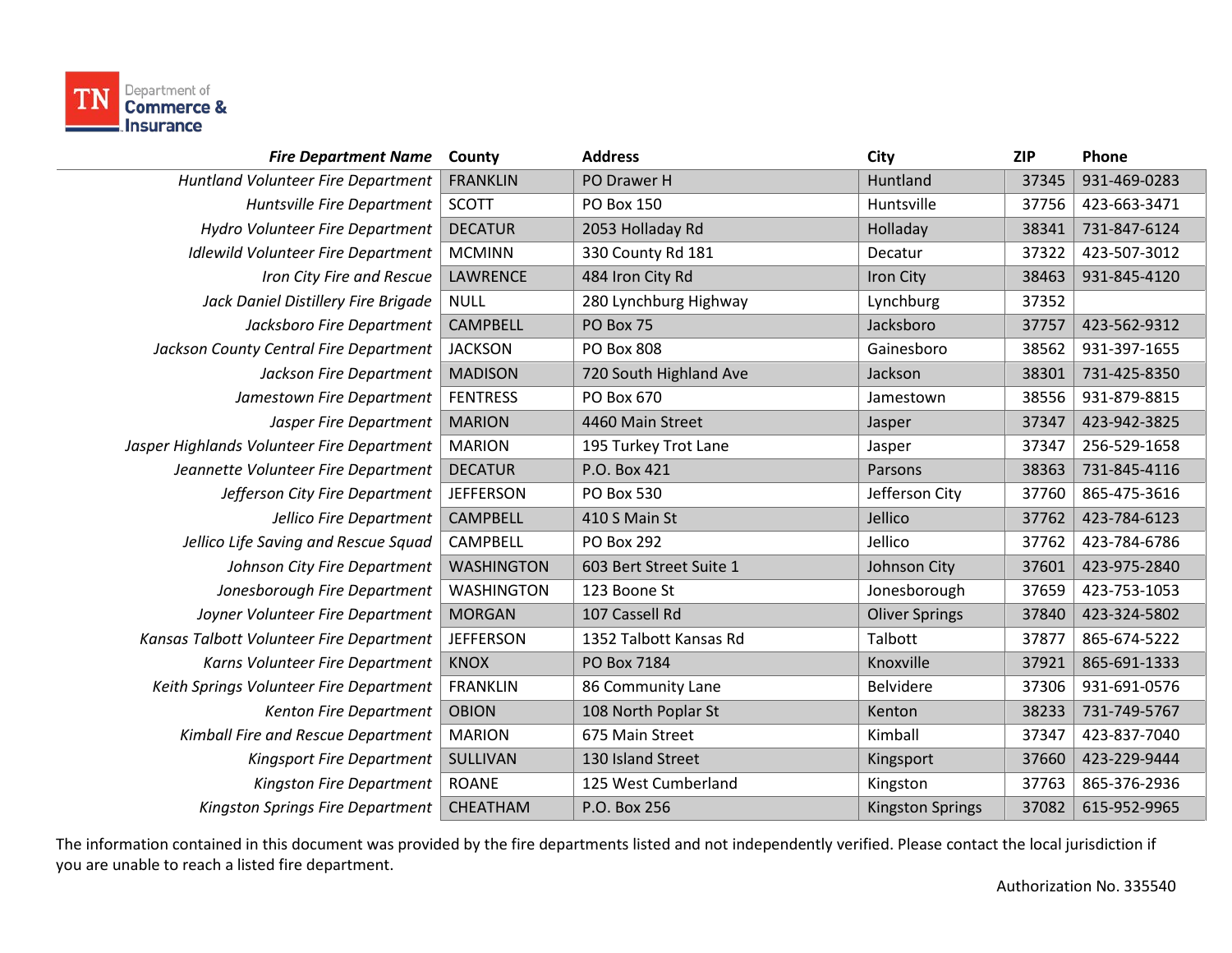

| <b>Fire Department Name</b>                | County            | <b>Address</b>                  | City                   | <b>ZIP</b> | Phone        |
|--------------------------------------------|-------------------|---------------------------------|------------------------|------------|--------------|
| Kittrell Volunteer Fire Department         | <b>RUTHERFORD</b> | 8067 Old Woodbury Pike          | Readyville             | 37149      | 615-890-8740 |
| Knoxville Fire Department                  | <b>KNOX</b>       | 900 East Hill Avenue, Suite 430 | Knoxville              | 37915      | 865-595-4468 |
| Lafayette Fire Department                  | <b>MACON</b>      | 500 Franklin Ave                | Lafayette              | 37083      | 615-666-2190 |
| LaFollette Fire Department                 | <b>CAMPBELL</b>   | 105 East Beech St               | LaFollette             | 37766      | 423-562-3340 |
| LaGrange Volunteer Fire Department         | <b>FAYETTE</b>    | PO Box 621                      | LaGrange               | 38046      | 901-878-1246 |
| Lakeview Volunteer Fire Department         | <b>HAWKINS</b>    | 203 McBrayer Rd                 | Rogersville            | 37857      | 423-754-4449 |
| Lakeway Central Volunteer Fire Department  | <b>JEFFERSON</b>  | 1020 Devotie Rd                 | Jefferson City         | 37760      | 865-475-0930 |
| Lascassas Volunteer Fire Department        | <b>RUTHERFORD</b> | 6531 Lascassas Hwy              | Lascassas              | 37085      | 615-893-2506 |
| Latham-Dukedom Volunteer Fire Department   | WEAKLEY           | 5337 Highway 118                | Dresden                | 38225      | 731-799-3099 |
| Lawrenceburg Fire Department               | <b>LAWRENCE</b>   | 233 W Gaines St NBU 2           | Lawrenceburg           | 38464      | 931-762-9046 |
| Lebanon Fire Department                    | <b>WILSON</b>     | 112 Hartmann Drive              | Lebanon                | 37087      | 615-443-2903 |
| Lenoir City Fire Department                | <b>LOUDON</b>     | 530 Highway 321 N, Suite 302    | Lenoir City            | 37771      | 865-986-8870 |
| Lenox Volunteer Fire Department            | <b>DYER</b>       | 82 Perciful Rd                  | Dyersburg              | 38024      | 731-334-1355 |
| Leoma Fire and Rescue                      | <b>LAWRENCE</b>   | <b>PO Box 156</b>               | Leoma                  | 38468      | 931-852-4458 |
| Lewis Chapel Volunteer Fire Department     | <b>SEQUATCHIE</b> | 4760 Henson Gap Rd              | Dunlap                 | 37327      | 423-413-2659 |
| Lewis County Volunteer Fire Department     | LEWIS             | 103 N Oak                       | Hohenwald              | 38462      | 931-796-2241 |
| Lewisburg Fire Department                  | <b>MARSHALL</b>   | 118 Water St                    | Lewisburg              | 37091      | 931-359-4545 |
| Lexie Crossroads Volunteer Fire Department | <b>FRANKLIN</b>   | 3557 Six Mile Board Rd          | <b>Belvidere</b>       | 37306      | 931-968-9600 |
| Lexington Fire Department                  | <b>HENDERSON</b>  | 88 First Street                 | Lexington              | 38351      | 731-968-8219 |
| Limestone Cove Volunteer Fire Department   | <b>UNICOI</b>     | 4220 Simerly Creek Rd           | Unicoi                 | 37692      | 423-743-9007 |
| Limestone Volunteer Fire Department        | <b>WASHINGTON</b> | PO Box 5                        | Limestone              | 37681      | 423-257-2571 |
| Lincoln County Volunteer Fire Rescue       | <b>LINCOLN</b>    | <b>PO Box 371</b>               | Fayetteville           | 37334      | 931-438-1575 |
| Linden Fire Department                     | <b>PERRY</b>      | PO Box 46                       | Linden                 | 37096      | 931-589-2736 |
| Livingston Fire Department                 | <b>OVERTON</b>    | 900 N. church St.               | Livingston             | 38570      | 931-823-6496 |
| Lobelville Volunteer Fire Department       | <b>PERRY</b>      | PO Box 369                      | Lobelville             | 37097      | 931-593-2286 |
| Lone Oak Volunteer Fire Department         | <b>SEQUATCHIE</b> | 1278 US 127                     | <b>Signal Mountain</b> | 37377      | 423-886-7250 |
| Long Creek Volunteer Fire Department       | <b>COCKE</b>      | 924 Gunter Corner Rd            | Parrottsville          | 37843      | 423-625-8655 |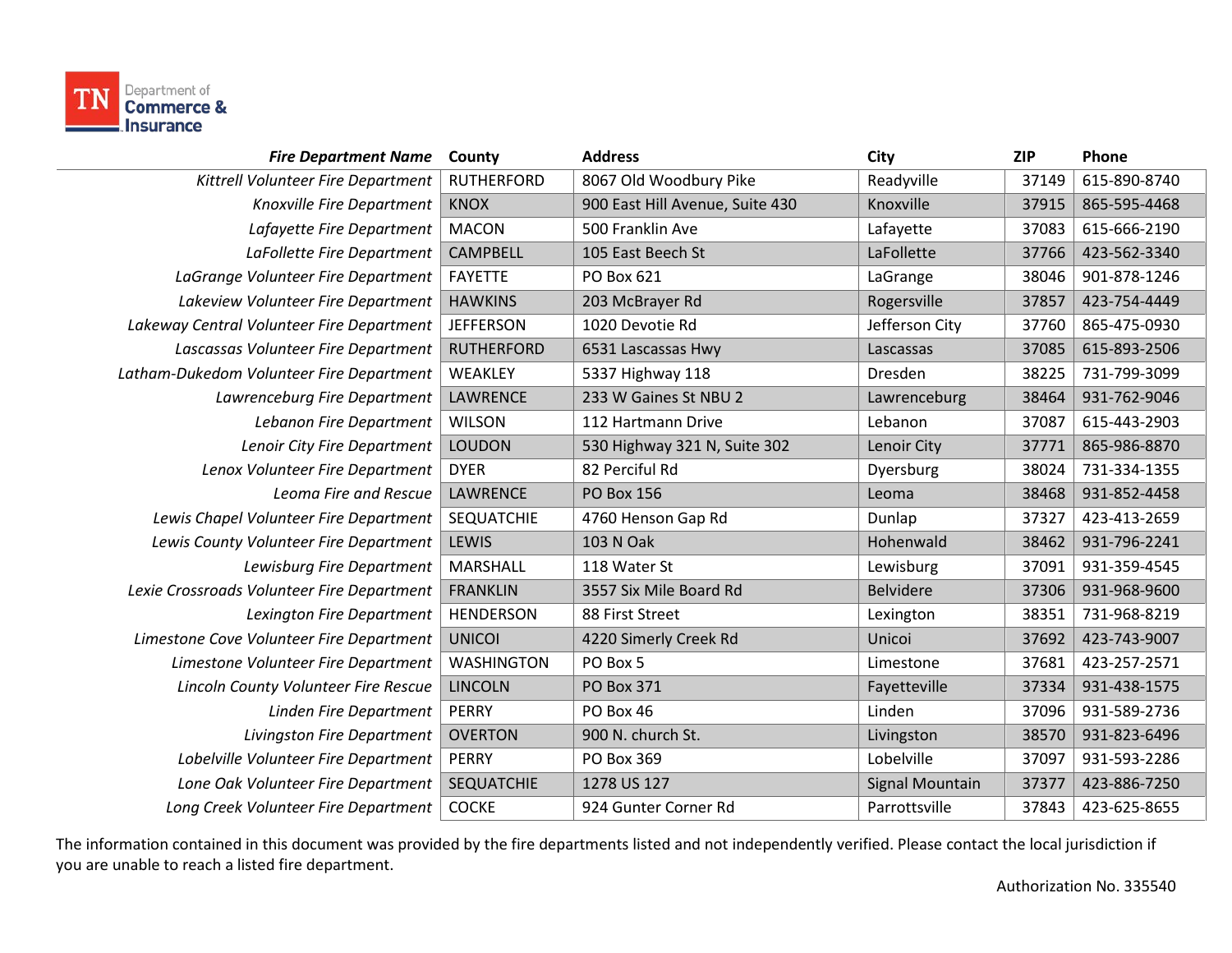

| <b>Fire Department Name</b>                   | County          | <b>Address</b>            | City               | <b>ZIP</b> | Phone          |
|-----------------------------------------------|-----------------|---------------------------|--------------------|------------|----------------|
| Lookout Mountain Fire Department              | <b>HAMILTON</b> | 710 Scenic Hwy            | Lookout Moutain    | 37350      | 423-821-4131   |
| Loretto Fire Department                       | LAWRENCE        | PO Box 176                | Loretto            | 38469      | 931-853-4367   |
| Loudon County Fire-Rescue                     | <b>LOUDON</b>   | 9000 Hwy 11 West          | Lenoir City        | 37771      | 865-986-2882   |
| Loudon Fire Department                        | LOUDON          | 100 Cedar St              | Loudon             | 37774      | 865-408-0408   |
| Luminary Frostbite Volunteer Fire Department  | <b>BLEDSOE</b>  | 13002 Summer City Road    | <b>Spring City</b> | 37381      | 423-533-4215   |
| Lusk Volunteer Fire Department                | <b>BLEDSOE</b>  | 1667 Lusk Loop Rd         | Dunlap             | 37327      | 423-486-4973   |
| Luttrell Volunteer Fire Department            | <b>UNION</b>    | PO Box 42                 | Luttrell           | 37779      | 865-992-5244   |
| Lutts Volunteer Fire Department               | <b>WAYNE</b>    | P.O. Box 36               | Lutts              | 38471      | 931-724-5511   |
| <b>Madison County Fire Department</b>         | <b>MADISON</b>  | 2432 Technology Center Dr | Jackson            | 38301      | 731-424-5577   |
| <b>Madisonville Fire-Rescue</b>               | <b>MONROE</b>   | 315 Englewood Rd          | Madisonville       | 37354      | 423-442-2212   |
| <b>Manchester Fire and Rescue</b>             | <b>COFFEE</b>   | 1509 Hillsboro Blvd       | Manchester         | 37355      | 931-728-2999   |
| Mansfield Community Volunteer Fire Department | <b>HENRY</b>    | 2610 Mansfield Rd         | Mansfield          | 38236      | 731-642-3480   |
| Marlow Volunteer Fire Department              | <b>ANDERSON</b> | 1019 Oliver Springs Hwy   | Clinton            | 37716      | 865-435-1050   |
| <b>Martin Fire Department</b>                 | WEAKLEY         | 106 Neal Street           | Martin             | 38237      | 731-587-4919   |
| <b>Maryville Fire Department</b>              | <b>BLOUNT</b>   | 402 W Broadway Ave        | Maryville          | 37801      | 865-273-3655   |
| Mason Volunteer Fire Department               | <b>TIPTON</b>   | 12162 Main Street         | Mason              | 38049      | 901-294-3525   |
| <b>Maury City Fire Department</b>             | <b>CROCKETT</b> | <b>PO Box 245</b>         | <b>Maury City</b>  | 38050      | 731-656-2119   |
| <b>Maury County Fire Department</b>           | <b>MAURY</b>    | 1116 W 7th Street Suite A | Columbia           | 38401      | 931-388-0035   |
| Maynardville Volunteer Fire Department        | <b>UNION</b>    | P.O. Box 217              | Maynardville       | 37807      | 865-992-7022   |
| <b>McDonald Volunteer Fire Department</b>     | <b>GREENE</b>   | 8595 McDonald Rd          | Mohawk             | 37810      | 423-823-2157   |
| <b>McKenzie Fire Department</b>               | <b>CARROLL</b>  | 2470 Cedar Ave            | McKenzie           | 38201      | 731-352-3306   |
| McLemoresville Fire Department                | <b>CARROLL</b>  | PO Box 38                 | McLemoresville     | 38235      | 731-986-9440   |
| McMinn County Wide Rural Fire Department      | McMinn          | P.O. Box 972              | Athens             | 37303      | (423) 745-4444 |
| <b>McMinnville Fire Department</b>            | <b>WARREN</b>   | P.O. Box 7088             | McMinnville        | 37111      | 931-473-3435   |
| <b>McNairy County Fire Department</b>         | <b>MCNAIRY</b>  | 170 W Court Ave           | Selmer             | 38375      | 731-610-3218   |
| <b>Medford Volunteer Fire Department</b>      | ANDERSON        | 3250 Lake City Hwy        | Rocky Top          | 37769      | 865-426-2621   |
| <b>Medina Fire Department</b>                 | <b>GIBSON</b>   | <b>PO Box 189</b>         | Medina             | 38355      | 731-783-1800   |
|                                               |                 |                           |                    |            |                |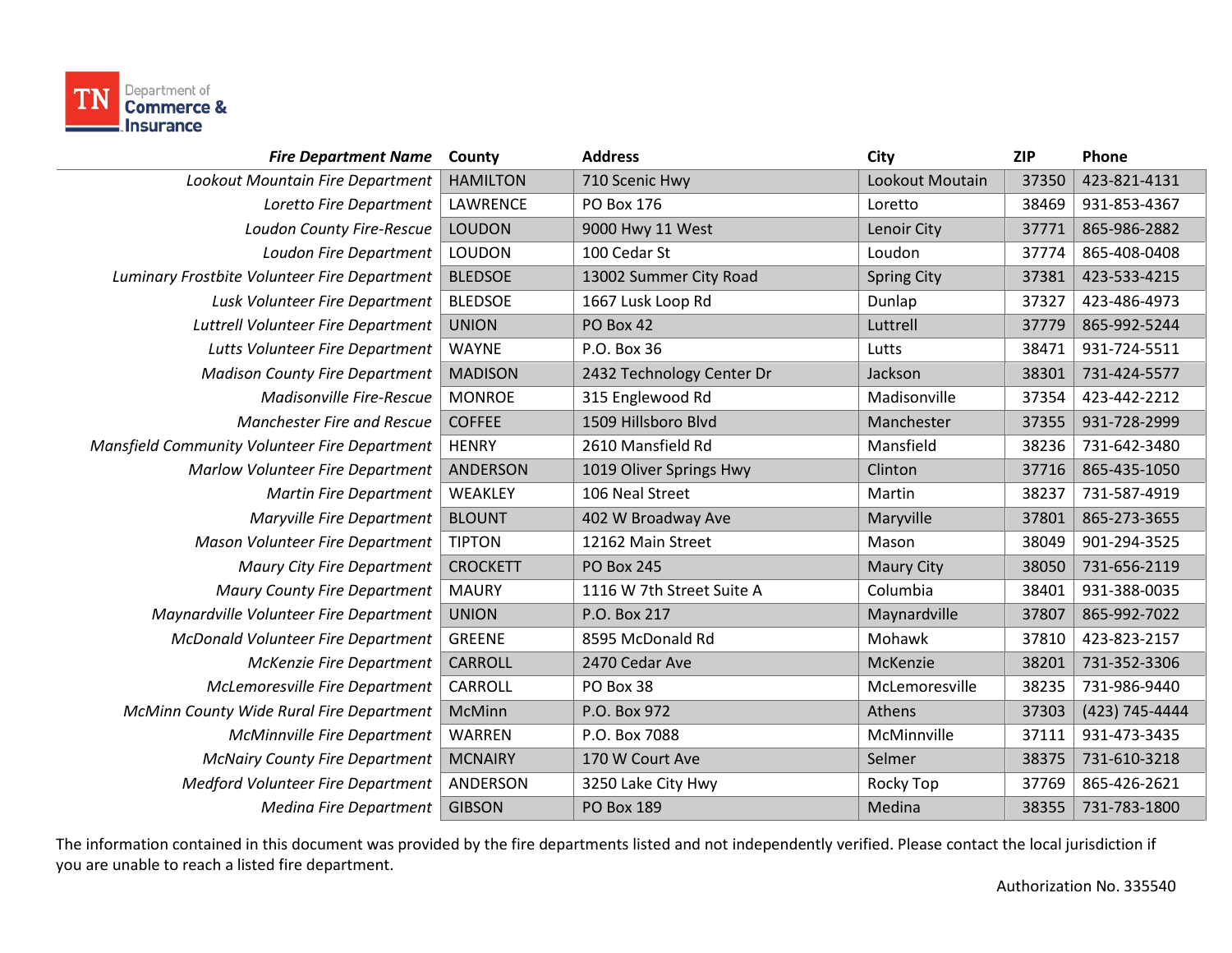

| <b>Fire Department Name</b>                    | County            | <b>Address</b>         | City                 | <b>ZIP</b> | Phone          |
|------------------------------------------------|-------------------|------------------------|----------------------|------------|----------------|
| Meigs County Volunteer Emergency Services      | <b>MEIGS</b>      | P.O. Box 85            | Decatur              | 37322      | 423-334-3211   |
| <b>Memphis Refinery Fire Department</b>        | <b>NULL</b>       | 2385 Riverport Road    | Memphis              | 38109      |                |
| Metro Moore/Lynchburg Fire Department          | <b>MOORE</b>      | PO Box 704             | Lynchburg            | 37352      | 931-759-7270   |
| Michie Volunteer Fire Department               | <b>MCNAIRY</b>    | PO Box 27              | Michie               | 38357      | 731-632-0304   |
| Mid-County Volunteer Fire Department           | <b>SCOTT</b>      | P.O. Box 230           | Helenwood            | 37755      | 423-569-2408   |
| <b>Middleton Fire Department</b>               | <b>HARDEMAN</b>   | PO Box 40              | Middleton            | 38052      | 731-376-8409   |
| Midway Volunteer Fire Department               | <b>GREENE</b>     | 165 McDonald Rd        | Midway               | 37809      | 423-329-8726   |
| <b>Milan Fire Department</b>                   | <b>GIBSON</b>     | 7029 Telecom Dr.       | Milan                | 38358      | 731-686-0441   |
| Milledgeville Volunteer Fire Department        | <b>MCNAIRY</b>    | PO Box 18              | Milledgeville        | 38359      | 731-925-0594   |
| Millersville Fire Department                   | <b>SUMNER</b>     | 1246 Louisville Hwy    | Goodlettsville       | 37072      | 615-859-0880   |
| <b>Millington Airport Fire Department</b>      | Shelby            | 8182 Hornet Ave        | Millington           | 38053      | (901) 873-5798 |
| <b>Millington Fire Department</b>              | <b>SHELBY</b>     | 4836 Navy Rd           | Millington           | 38053      | 901-873-5800   |
| Millsfield Volunteer Fire Department           | <b>DYER</b>       | 5819 Millsfield Hwy    | Dyersburg            | 38024      |                |
| Minor Hill Volunteer Fire Department           | <b>GILES</b>      | PO Box 69              | Minor Hill           | 38473      | 931-565-3113   |
| Monroe Tri-Community Volunteer Fire Department | <b>MONROE</b>     | 1530 Oak Grove rd      | Madisonville         | 37354      | 423-420-3473   |
| Monroe Volunteer Fire Department               | <b>OVERTON</b>    | 3416 Byrdstown Hwy     | Monroe               | 38573      | 931-403-2606   |
| <b>Monterey Fire Department</b>                | <b>PUTNAM</b>     | PO Box 97              | Monterey             | 38574      | 931-839-3770   |
| Montgomery County Volunteer Fire Service       | <b>MONTGOMERY</b> | 130 S First St         | Clarksville          | 37040      | 931-648-5777   |
| Mooresville Volunteer Fire Department          | Marshall          | 3054 Demastus Rd       | Culleoka             | 38451      | (931) 246-0043 |
| Morris Chapel Volunteer Fire Department        | <b>BENTON</b>     | 925 Herrington Rd      | Camden               | 38320      | 731-441-8422   |
| <b>Morrison Fire Department</b>                | <b>WARREN</b>     | 130 W Maple St         | Morrison             | 37357      | 931-635-2363   |
| <b>Morristown Fire Department</b>              | <b>HAMBLEN</b>    | PO Box 1499            | Morristown           | 37816      | 423-585-4651   |
| Mosheim Volunteer Fire Department              | <b>GREENE</b>     | PO Box 309             | Mosheim              | 37818      | 423-422-7227   |
| Moss Volunteer Fire Department                 | <b>CLAY</b>       | PO Box 51              | <b>Moss</b>          | 38575      | 931-258-3515   |
| <b>Mount Carmel Fire Department</b>            | <b>HAWKINS</b>    | PO Box 1421            | Mt Carmel            | 37645      | 423-357-1013   |
| <b>Mountain City Fire Department</b>           | <b>JOHNSON</b>    | 210 South Church St    | <b>Mountain City</b> | 37683      | 423-727-6754   |
| Mountain Volunteer Fire and Rescue             | <b>OVERTON</b>    | 204 Floyd Padgett Lane | Crawford             | 38554      | 931-319-8262   |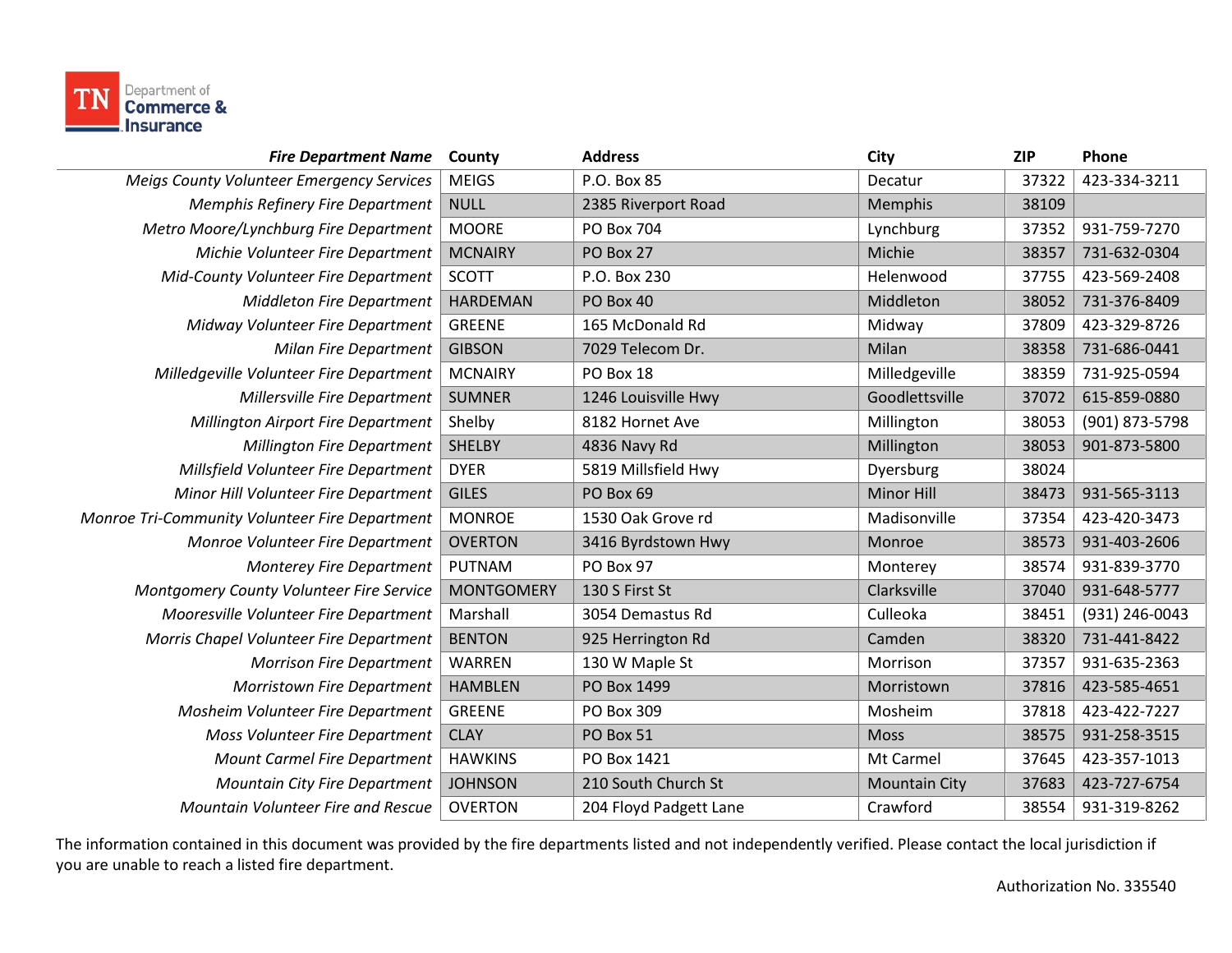

| <b>Fire Department Name</b>                     | County            | <b>Address</b>                             | City                          | <b>ZIP</b> | Phone         |
|-------------------------------------------------|-------------------|--------------------------------------------|-------------------------------|------------|---------------|
| Mowbray Volunteer Fire Department               | <b>HAMILTON</b>   | 1705 Mowbray Pike                          | <b>Soddy Daisy</b>            | 37379      | 423-332-9658  |
| Mt. Crest Fire Department District #3           | <b>BLEDSOE</b>    | 14 State Route 101                         | Pikeville                     | 37367      | 423-881-3500  |
| Mt. Gilead Volunteer Fire Department            | <b>WHITE</b>      | PO Box 972                                 | Sparta                        | 38583      | 931-738-2106  |
| Mt. Juliet Fire Department                      | <b>WILSON</b>     | 2425 N Mt. Juliet Road                     | Mt Juliet                     | 37122      | 615-754-2552  |
| Mt. Pleasant Fire Department                    | <b>MAURY</b>      | P.O. Box 426                               | <b>Mount Pleasant</b>         | 38474      | 931-379-0361  |
| Mt. Vernon Volunteer Fire Department            | <b>CLAY</b>       | 4029 Bakerton Rd                           | <b>Red Boiling</b><br>Springs | 37150      | (615)699-3708 |
| Mt. Vernon Volunteer Fire Department            | <b>MONROE</b>     | 700 Old State Rd                           | <b>Tellico Plains</b>         | 37385      | 423-253-3032  |
| Muddy Pond Volunteer Fire Department            | <b>OVERTON</b>    | 150 Schrock Ln                             | Monterey                      | 38574      | 931-823-8594  |
| Mullins Cove Volunteer Fire Department          | <b>MARION</b>     | 13115 Mullins Cove Rd                      | Whitwell                      | 37397      | 423-298-2588  |
| Murfreesboro Fire Rescue Department             | <b>RUTHERFORD</b> | 220 NW Broad                               | Murfreesboro                  | 37130      | 615-893-1422  |
| Nameless Volunteer Fire Department              | <b>JACKSON</b>    | 743 Lambert Hollow Lane                    | Granville                     | 38564      | 931-260-4941  |
| <b>Nashville Airport Fire Department</b>        | Davidson          | 921 Airport Service Rd                     | Nashville                     | 37214      |               |
| Nashville Fire Department                       | <b>DAVIDSON</b>   | 63 Hermitage Ave.                          | Nashville                     | 37210      | 615-862-5421  |
| Neva Volunteer Fire Department                  | <b>JOHNSON</b>    | 3530 Roan Creek Rd                         | <b>Mountain City</b>          | 37683      | 423-727-6042  |
| New Hope Volunteer Fire Department              | <b>MARION</b>     | <b>PO Box 168</b>                          | S Pittsburg                   | 37380      | 423-837-8666  |
| New Johnsonville Fire Department                | <b>HUMPHREYS</b>  | 323 Long St                                | New Johnsonville              | 37134      | 931-535-2720  |
| New Market Volunteer Fire Department and Rescue | <b>JEFFERSON</b>  | P.O. Box 118                               | <b>New Market</b>             | 37820      | 865-475-1417  |
| New Prospect Fire and Rescue, Inc.              | LAWRENCE          | 4420 Pulaski Highway                       | Lawrenceburg                  | 38464      | 931-762-0866  |
| New Union Volunteer Fire Department             | <b>COFFEE</b>     | 19 Brandon Rd                              | Manchester                    | 37355      | 931-723-8210  |
| Newbern Volunteer Fire Department               | <b>DYER</b>       | PO Box 460                                 | Newbern                       | 38059      | 731-627-3221  |
| Newmansville Volunteer Fire Department          | <b>GREENE</b>     | PO Box 5                                   | Chuckey                       | 37641      | 423-639-7246  |
| <b>Newport Fire Department</b>                  | <b>COCKE</b>      | 103 C Avenue                               | Newport                       | 37821      | 423-613-4047  |
| Nine Mile Volunteer Fire Department             | <b>BLEDSOE</b>    | 21008 Old State Hwy 28<br>(PO Box<br>1064) | Pikeville                     | 37367      | 423-533-2659  |
| Niota Volunteer Fire Department                 | <b>MCMINN</b>     | P.O. Box 101                               | Niota                         | 37826      | 423-568-2011  |
| Nolensville Volunteer Fire Department           | WILLIAMSON        | PO Box 98                                  | Nolensville                   | 37135      | 615-776-5050  |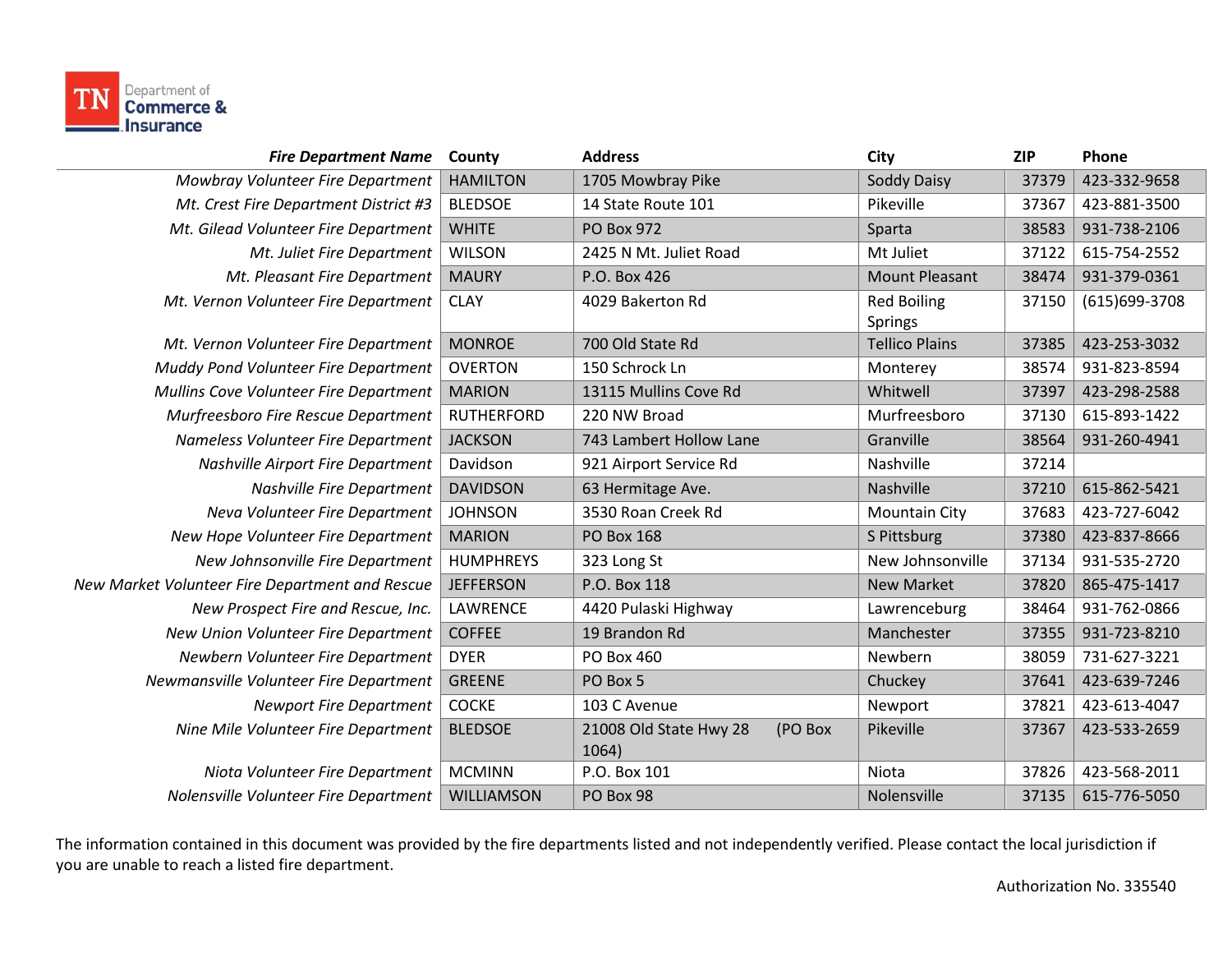

| <b>Fire Department Name</b>                      | County            | <b>Address</b>          | City                  | <b>ZIP</b> | Phone          |
|--------------------------------------------------|-------------------|-------------------------|-----------------------|------------|----------------|
| Nolichuckey Valley Volunteer Fire Department     | <b>WASHINGTON</b> | 2634 Hwy 107            | Chuckey               | 37641      | 423-257-2803   |
| Norris Fire Department                           | <b>ANDERSON</b>   | PO Box 1090             | <b>Norris</b>         | 37828      | 865-494-0880   |
| North Claiborne County Volunteer Fire Department | <b>CLAIBORNE</b>  | PO Box 858              | Harrogate             | 37752      | 423-869-5753   |
| North Coffee Volunteer Fire Department           | <b>COFFEE</b>     | 1923 Farrar Hill Rd     | Manchester            | 37355      | 931-728-4674   |
| North End Volunteer Fire Department              | <b>WHITE</b>      | 298 Hearthstone Drive   | Sparta                | 38583      | 931-761-3657   |
| North Franklin County Volunteer Fire Department  | <b>FRANKLIN</b>   | PO Box 1362             | Tullahoma             | 37388      | 931-455-2130   |
| North Hamblen County Volunteer Fire Department   | <b>HAMBLEN</b>    | 787 Noes Chapel Rd      | Morristown            | 37814      | 423-586-9435   |
| North McMinn Fire and Rescue                     | McMinn            | <b>PO Box 527</b>       | Niota                 | 37826      | (423) 476-5643 |
| North Monroe Volunteer Fire Department           | <b>MONROE</b>     | P.O. Box 688            | Sweetwater            | 37874      | 423-337-6038   |
| North Robertson Fire and Rescue                  | <b>ROBERTSON</b>  | 5534 Lakeview Road      | Springfield           | 37172      | 615-384-2582   |
| North Tazewell Volunteer Fire Department         | <b>CLAIBORNE</b>  | PO Box 133              | Tazewell              | 37879      | 423-626-8299   |
| North Warren Volunteer Fire Department           | <b>WARREN</b>     | PO Box 609              | McMinnville           | 37111      | 931-934-2592   |
| Northeast Union County Volunteer Fire Department | <b>UNION</b>      | 5110 Maynardville Hwy   | Maynardville          | 37807      | 865-250-5529   |
| Northview Volunteer Fire Department              | <b>SEVIER</b>     | Po Box 4                | Kodak                 | 37764      | 865-465-7293   |
| Northwest Lauderdale County Fire Department      | LAUDERDALE        | P.O. Box 238            | Ripley                | 38063      | 731-413-8030   |
| Notchey Creek Volunteer Fire Department          | <b>MONROE</b>     | 106 Community Center Rd | Madisonville          | 37354      | 423-519-8181   |
| Number One Volunteer Fire Department             | <b>SUMNER</b>     | 1314 Douglas Bend Road  | Gallatin              | 37066      | 615-451-1596   |
| Oak Grove Community Fire Department              | <b>SUMNER</b>     | <b>PO Box 164</b>       | Portland              | 37148      | 615-888-9911   |
| Oak Ridge National Laboratory Fire Department    | <b>NULL</b>       | P.O. Box 2008 MS 6307   | Oak Ridge             | 37831      |                |
| Oakdale Area Volunteer Fire Department           | <b>MORGAN</b>     | <b>PO Box 246</b>       | <b>OAKDALE</b>        | 37829      | 423-369-3345   |
| <b>Oakland Fire Department</b>                   | <b>FAYETTE</b>    | 170 Doss Circle         | Oakland               | 38060      | 901-465-2448   |
| Oakland Volunteer Fire Department                | <b>HENRY</b>      | P.O. Box 1101           | Paris                 | 38242      | 731-644-0502   |
| <b>Obion County Rescue Squad</b>                 | <b>OBION</b>      | PO Box 477              | <b>Union City</b>     | 38281      | (731) 885-6656 |
| <b>Obion Fire Department</b>                     | <b>OBION</b>      | <b>PO Box 547</b>       | Obion                 | 38240      | (731) 536-6242 |
| <b>Oliver Springs Fire Department</b>            | <b>ROANE</b>      | PO Box 303              | <b>Oliver Springs</b> | 37840      | 865-435-7722   |
| Oneida Fire Department                           | <b>SCOTT</b>      | PO Box 4237             | Oneida                | 37841      | 423-569-8670   |
| Ore Springs-Como Volunteer Fire Department       | WEAKLEY           | P.O. Box 72             | Como                  | 38223      | 731-431-9551   |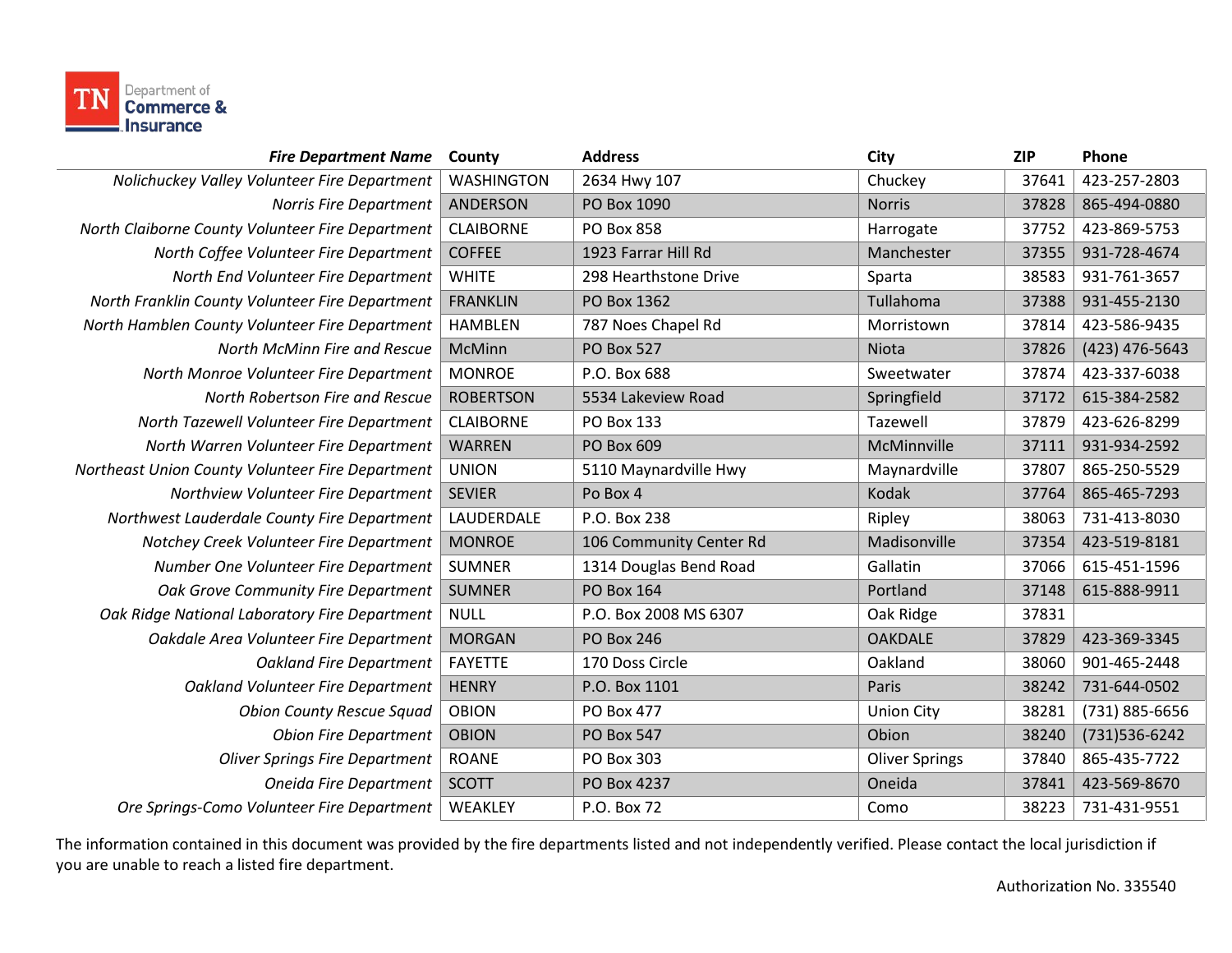

| <b>Fire Department Name</b>               | County           | <b>Address</b>                 | City               | <b>ZIP</b> | Phone        |
|-------------------------------------------|------------------|--------------------------------|--------------------|------------|--------------|
| Orebank Volunteer Fire Department         | <b>GREENE</b>    | 55 Orebank Rd                  | Mosheim            | 37818      | 423-552-5668 |
| Orlinda Volunteer Fire Department         | <b>ROBERTSON</b> | 9146 Hlghway 49 E              | Orlinda            | 37141      | 615-654-2389 |
| Orme Volunteer Fire Department            | <b>MARION</b>    | 796 Orme Road                  | South Pittsburg    | 37380      | 423-837-3500 |
| Ovilla Volunteer Fire Department          | <b>WAYNE</b>     | 2870 Lawrenceburg Hwy          | Lawrenceburg       | 38464      | 931-722-7742 |
| Paint Rock Volunteer Fire Department      | <b>SCOTT</b>     | 3710 Tunnel Hill Rd            | Helenwood          | 37755      | 423-569-3200 |
| <b>Palmer Fire and Rescue</b>             | <b>GRUNDY</b>    | PO Box 219                     | Palmer             | 37365      | 931-779-3247 |
| Palmersville Volunteer Fire Department    | WEAKLEY          | 6303 Hwy 89                    | Palmersville       | 38241      | 931-822-7000 |
| Panther Creek Volunteer Fire Department   | <b>HANCOCK</b>   | 6594 Kyles Ford Hwy            | Sneedville         | 37869      | 423-736-7573 |
| <b>Paris Fire Department</b>              | <b>HENRY</b>     | <b>PO Box 970</b>              | Paris              | 38242      | 731-642-1416 |
| <b>Paris Landing Fire Department</b>      | <b>HENRY</b>     | 15616 Highway 79 North         | Buchanan           | 38222      | 731-644-9360 |
| Parrotts Chapel Community Fire Department | <b>JEFFERSON</b> | 1121 Parrotts Chapel Road      | Sevierville        | 37876      | 865-774-4471 |
| Parrottsville Volunteer Fire Department   | <b>COCKE</b>     | 2059 Old Parrottsville Highway | Parrottsville      | 37843      | 423-623-7174 |
| Paulette Volunteer Fire Department        | <b>UNION</b>     | <b>PO Box 905</b>              | Maynardville       | 37807      | 865-992-2293 |
| Pea Ridge Volunteer Fire Department       | <b>CLAY</b>      | 7245 Holly Creek Rd            | Celina             | 38551      | 931-397-0789 |
| Pegram Fire Department                    | CHEATHAM         | PO Box 57                      | Pegram             | 37143      | 615-646-6800 |
| Pelham Valley Volunteer Fire Department   | <b>GRUNDY</b>    | PO Box 159                     | Pelham             | 37366      | 931-383-9205 |
| Perry County Rescue Squad                 | <b>PERRY</b>     | <b>PO Box 482</b>              | Linden             | 37096      | 931-589-3672 |
| Persia Volunteer Fire Department          | <b>HAWKINS</b>   | 105 Fire Hall Rd               | Rogersville        | 37857      | 423-923-0881 |
| Petersburg Fire Department                | <b>LINCOLN</b>   | <b>PO Box 215</b>              | Petersburg         | 37144      | 931-438-1575 |
| Petros Volunteer Fire Department          | <b>MORGAN</b>    | PO Box 68                      | Petros             | 37845      | 423-324-2465 |
| Philadelphia Fire Department              | <b>LOUDON</b>    | <b>PO Box 129</b>              | Philadelphia       | 37846      | 865-591-1192 |
| Pigeon Forge Fire Department              | <b>SEVIER</b>    | PO Box 1350                    | Pigeon Forge       | 37868      | 865-429-7381 |
| Pikeville Volunteer Fire Department       | <b>BLEDSOE</b>   | P.O. Box 225                   | Pikeville          | 37367      | 423-447-2919 |
| Pillowville Volunteer Fire Department     | WEAKLEY          | 319 Hwy 190                    | McKenzie           | 38201      | 731-235-9099 |
| Pine Hill Volunteer Fire Department       | <b>SCOTT</b>     | PO Box 4386                    | Oneida             | 37841      | 423-215-1442 |
| Pineview Volunteer Fire Department        | <b>PERRY</b>     | 5318 Hwy 438 W                 | Linden             | 37096      | 931-589-2736 |
| Piney Flats Volunteer Fire Department     | SULLIVAN         | <b>PO Box 216</b>              | <b>Piney Flats</b> | 37686      | 423-538-7011 |
|                                           |                  |                                |                    |            |              |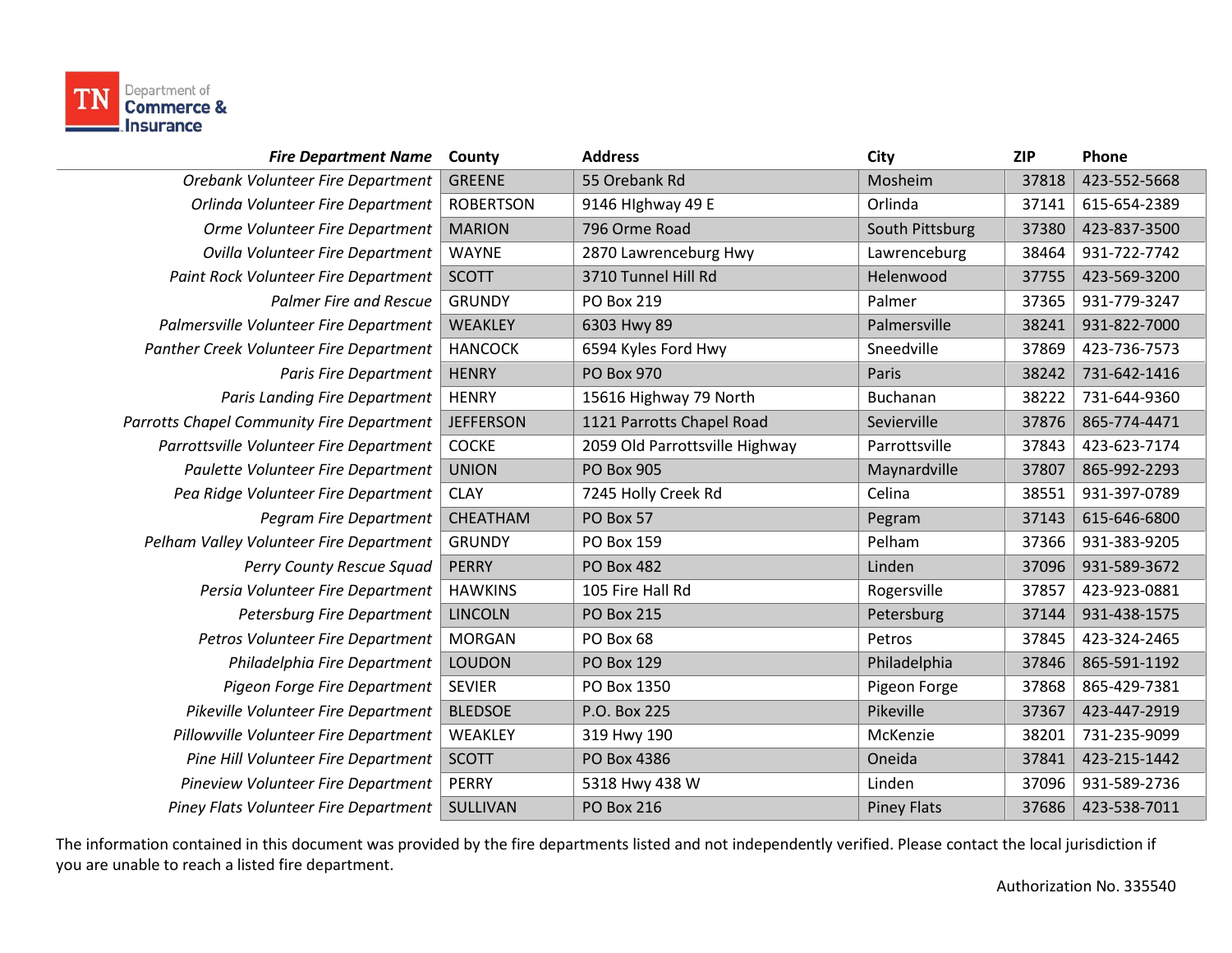

| <b>Fire Department Name</b>                           | County           | <b>Address</b>          | City                                 | <b>ZIP</b> | Phone        |
|-------------------------------------------------------|------------------|-------------------------|--------------------------------------|------------|--------------|
| Piney Volunteer Fire Department                       | <b>VAN BUREN</b> | 260 Fall Creek Rd       | Spencer                              | 38585      | 931-946-7099 |
| <b>Piperton Fire Department</b>                       | <b>FAYETTE</b>   | 3575 Highway 196 S      | Collierville                         | 38017      | 901-853-2195 |
| Pittman Center Community Volunteer Fire<br>Department | <b>SEVIER</b>    | P.O. Box 652            | Gatlinburg                           | 37738      | 865-436-9684 |
| Pleasant View Volunteer Fire Department               | CHEATHAM         | <b>PO Box 336</b>       | <b>Pleasant View</b>                 | 37146      | 615-746-8528 |
| Pleasantville Volunteer Fire and Rescue               | <b>HICKMAN</b>   | 5361 Hwy 100 W          | Centerville                          | 37033      | 931-729-2055 |
| Pope Volunteer Fire Department                        | <b>PERRY</b>     | 9637 Hwy 412 West       | Linden                               | 37096      | 731-847-0901 |
| <b>Portland Fire Department</b>                       | <b>SUMNER</b>    | 111 Woods Rd.           | Portland                             | 37148      | 615-325-5649 |
| Pulaski Fire Department                               | <b>GILES</b>     | 117 E Madison St        | Pulaski                              | 38478      | 931-424-4407 |
| Puryear Volunteer Fire Department                     | <b>HENRY</b>     | P.O. Box 278            | Puryear                              | 38251      | 731-247-5362 |
| <b>Putnam County Fire Department</b>                  | <b>PUTNAM</b>    | 700 County Services Dr  | Cookeville                           | 38501      | 931-528-1200 |
| Quito-Drummonds Volunteer Fire Department             | <b>TIPTON</b>    | P.O. Box 129            | Drummonds                            | 38058      | 901-835-3939 |
| Raccoon Mountain Volunteer Fire Department            | <b>HAMILTON</b>  | 283 West Hills Dr       | Chattanooga                          | 37419      | 706-861-1234 |
| Rafter Volunteer Fire Department                      | <b>MONROE</b>    | 1956 Rafter Road        | <b>Tellico Plains</b>                | 37385      | 423-253-6016 |
| Ramer Volunteer Fire Department                       | <b>MCNAIRY</b>   | PO Box 38               | Ramer                                | 38367      | 731-645-7564 |
| <b>Red Bank Fire Department</b>                       | <b>HAMILTON</b>  | 3117 Dayton Blvd        | <b>Red Bank</b>                      | 37415      | 423-877-7252 |
| <b>Red Boiling Springs Fire Department</b>            | <b>MACON</b>     | 359 Lafayette Rd        | <b>Red Boiling</b><br><b>Springs</b> | 37150      | 615-699-3031 |
| <b>Rhea County Fire Department</b>                    | <b>RHEA</b>      | 8860 Back Valley Rd     | Evensville                           | 37332      | 423-775-2505 |
| <b>Riceville Fire Department</b>                      | <b>MCMINN</b>    | PO Box 3044             | Riceville                            | 37370      | 423-462-2739 |
| Rickman Volunteer Fire Department                     | <b>OVERTON</b>   | P.O. Box 276            | Rickman                              | 38580      | 931-303-3856 |
| <b>Ridgely Fire Department</b>                        | LAKE             | 132 N Main St           | Ridgely                              | 38080      | 731-264-5812 |
| Ridgetop Volunteer Fire Department                    | <b>ROBERTSON</b> | PO Box 650              | Ridgetop                             | 37072      | 615-851-4570 |
| Ridgewood Volunteer Fire Department                   | <b>CAMPBELL</b>  | 1944 HWY 116            | Caryville                            | 37714      | 865-426-2653 |
| Rigsby Volunteer Fire Department                      | <b>BLEDSOE</b>   | 233 Carl Vaughn Rd      | Pikeville                            | 37367      | 423-322-2457 |
| <b>Ripley Fire Department</b>                         | LAUDERDALE       | 110 South Washington St | Ripley                               | 38063      | 731-635-2284 |
| Rives Volunteer Fire Department                       | <b>OBION</b>     | PO Box 179              | Rives                                | 38253      | 731-536-6321 |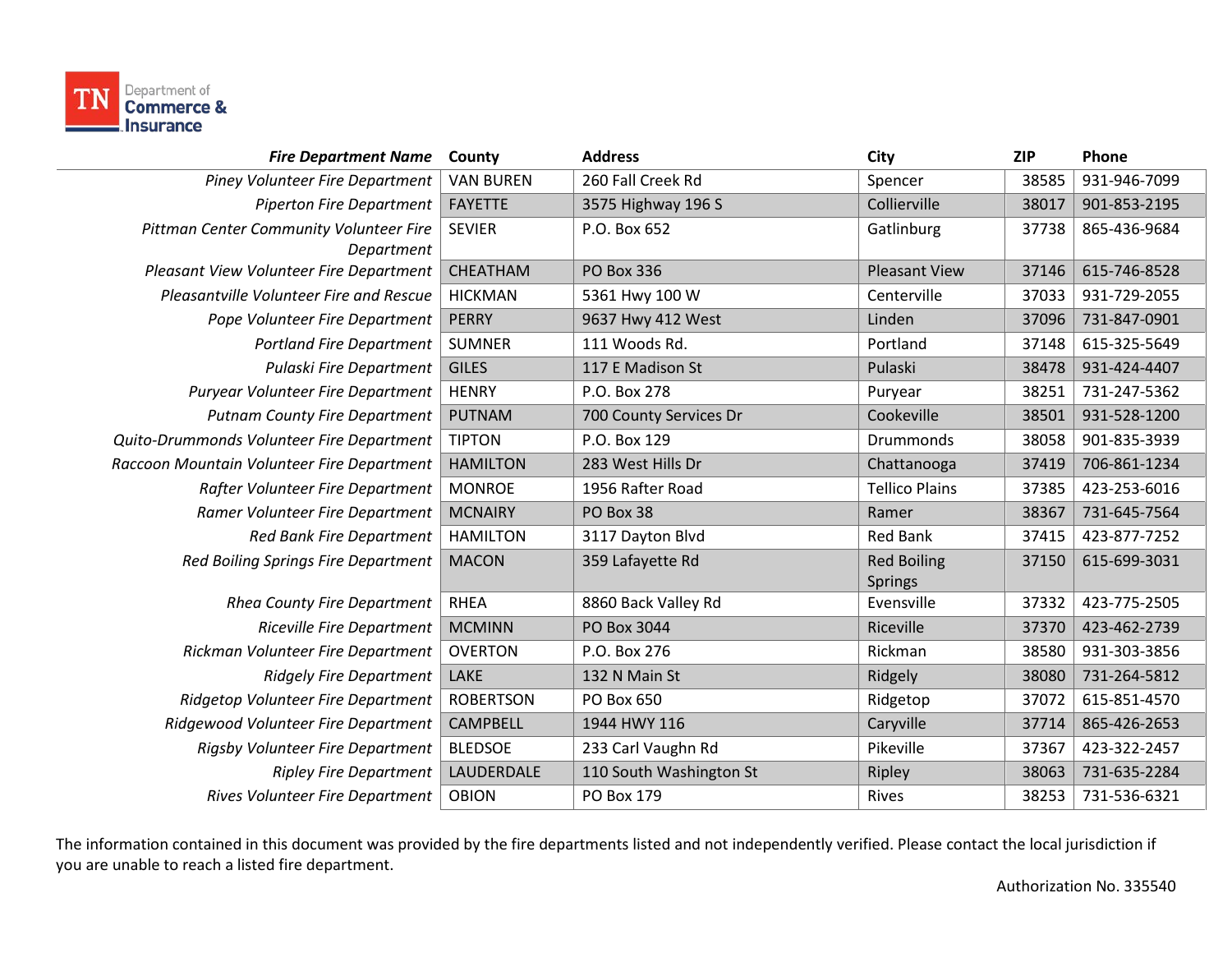

| <b>Fire Department Name</b>                    | County            | <b>Address</b>               | City               | <b>ZIP</b> | Phone          |
|------------------------------------------------|-------------------|------------------------------|--------------------|------------|----------------|
| Roan Mountain Volunteer Fire Department        | <b>CARTER</b>     | 421 Shell Creek Rd           | Roan Mountain      | 37687      | 423-772-3819   |
| Roane County Office of Emergency Services      | Roane             | 220 North 3rd Street         | Kingston           | 37763      |                |
| Rock Island/Campaign Volunteer Fire Department | <b>WARREN</b>     | <b>PO Box 122</b>            | <b>Rock Island</b> | 38581      | 931-686-3024   |
| Rocky River Volunteer Fire Department          | <b>VAN BUREN</b>  | 10534 Rocky River Rd         | Rock Island        | 38581      | 931-686-8311   |
| Rogersville Fire Department                    | <b>HAWKINS</b>    | P.O. Box 788                 | Rogersville        | 37857      | 423-272-7111   |
| Rossville Fire Department                      | <b>FAYETTE</b>    | 360 Morrison Rd              | Rossville          | 38066      | 901-853-9582   |
| Rural / Metro Fire Department FedEx            | <b>NULL</b>       | 2788 Sprankel Ave.           | Memphis            | 38118      | (901) 797-5100 |
| Rural/Metro Fire Department                    | <b>KNOX</b>       | 160 N. Campbell Station Road | Knoxville          | 37934      | 865-560-0239   |
| Rutherford County Fire and Rescue Department   | <b>RUTHERFORD</b> | 2785 Barfield Road           | Murfreesboro       | 37128      | 615-867-4626   |
| <b>Rutherford Fire Department</b>              | <b>GIBSON</b>     | P.O. Box 487                 | Rutherford         | 38369      | 731-665-6690   |
| Rutledge Volunteer Fire Department             | <b>GRAINGER</b>   | <b>PO Box 227</b>            | Rutledge           | 37861      | 865-828-5700   |
| Sale Creek Volunteer Fire and Rescue           | <b>HAMILTON</b>   | PO Box 415                   | Sale Creek         | 37373      | 423-332-2424   |
| Saltillo Volunteer Fire Department             | <b>HARDIN</b>     | <b>PO Box 7888</b>           | Saltillo           | 38370      | 731-687-3292   |
| Samburg-Reelfoot Volunteer Fire Department     | <b>OBION</b>      | PO Box 180                   | Samburg            | 38254      | 731-538-2747   |
| Sandy River Volunteer Fire Department          | <b>BENTON</b>     | 8505 Sandy River Rd          | Camden             | 38320      | 731-249-4791   |
| Saulsbury Fire Department                      | <b>HARDEMAN</b>   | <b>PO BOX 105</b>            | Saulsbury          | 38067      | 731-609-0295   |
| Savannah Fire Department                       | <b>HARDIN</b>     | 140 Main St                  | Savannah           | 38372      | 731-925-8257   |
| Scotts Hill Volunteer Fire Department          | <b>HENDERSON</b>  | 11328 Sardis SH Rd           | <b>Scotts Hill</b> | 38374      | 731-549-3175   |
| Second District Volunteer Fire Department      | <b>JOHNSON</b>    | 658 S Farmville Rd           | Guys               | 38339      |                |
| Selmer Fire Department                         | <b>MCNAIRY</b>    | 707 Industrial Park Rd       | Selmer             | 38375      | 731-646-1788   |
| Sequatchie Volunteer Fire Department           | <b>MARION</b>     | <b>PO Box 206</b>            | Sequatchie         | 37374      | 423-942-6009   |
| Sequoyah Volunteer Fire Department             | <b>HAMILTON</b>   | 1989 Greenpond Road          | Soddy Daisy        | 37379      | 423-332-5321   |
| Seventh District Volunteer Fire Department     | <b>SCOTT</b>      | 2838 Coopertown Rd           | Oneida             | 37841      | 423-569-9409   |
| Sevier County Fire Rescue                      | Sevier            | 321 Court Ave                | Sevierville        | 37862      | (865) 774-3603 |
| Sevier County Volunteer Fire Department        | <b>SEVIER</b>     | P.O. Box 6631                | Sevierville        | 37864      | 865-366-1303   |
| Sevierville Fire Department                    | <b>SEVIER</b>     | 1162 Dolly Parton Parkway    | Sevierville        | 37862      | 865-453-9276   |
| Sewanee Fire Department                        | <b>FRANKLIN</b>   | PO Box 1160                  | Sewanee            | 37383      | 931-636-7926   |
|                                                |                   |                              |                    |            |                |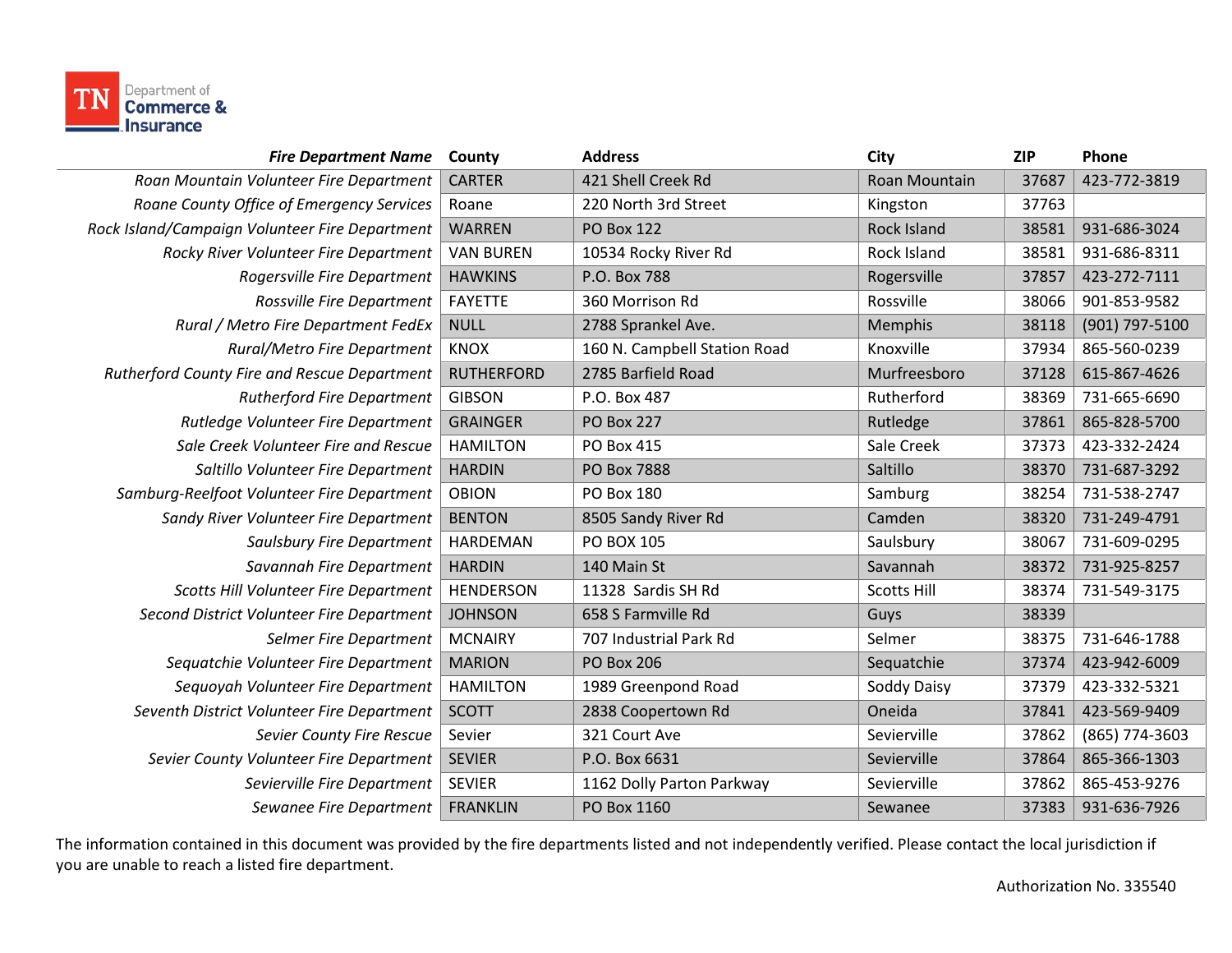

| <b>Fire Department Name</b>                    | County            | <b>Address</b>              | City                   | <b>ZIP</b> | Phone        |
|------------------------------------------------|-------------------|-----------------------------|------------------------|------------|--------------|
| Seymour Volunteer Fire Department              | <b>SEVIER</b>     | <b>PO Box 241</b>           | Seymour                | 37865      | 865-573-7475 |
| Shackle Island Volunteer Fire Department       | <b>SUMNER</b>     | PO Box 2271                 | Hendersonville         | 37077      | 615-824-4300 |
| Shady Grove Volunteer Fire Department          | <b>HICKMAN</b>    | PO Box 76                   | Duck River             | 38454      | 931-805-2026 |
| Shady Valley Volunteer Fire Department         | <b>JOHNSON</b>    | 10114 Hwy 421 North         | <b>Shady Valley</b>    | 37688      | 423-739-2441 |
| <b>Sharon Fire Department</b>                  | WEAKLEY           | PO Box 235                  | Sharon                 | 38255      | 731-456-2122 |
| <b>Sharps Chapel Volunteer Fire Department</b> | <b>UNION</b>      | PO Box 83                   | <b>Sharps Chapel</b>   | 37866      | 865-278-3231 |
| <b>Shelby County Fire Department</b>           | SHELBY            | 1075 Mullins Station Rd     | Memphis                | 38134      | 901-222-8010 |
| Shelbyville Fire Department                    | <b>BEDFORD</b>    | 111 Lane Pkwy               | Shelbyville            | 37160      | 931-684-6241 |
| Sidonia Volunteer Fire Department              | WEAKLEY           | 562 Gaylord Rd              | Sharon                 | 38255      | 731-456-2840 |
| Signal Mountain Fire Department                | <b>HAMILTON</b>   | 1111 Ridgeway Ave           | <b>Signal Mountain</b> | 37377      | 423-886-7075 |
| Silerton Volunteer Fire Department             | <b>HARDEMAN</b>   | 1165 Piney Grove Rd         | Henderson              | 38340      | 731-609-8680 |
| <b>Smith County Fire Department</b>            | <b>SMITH</b>      | 901 Main St N               | Carthage               | 37030      | 615-735-2118 |
| Smithville Fire Department                     | <b>DEKALB</b>     | 104 East Main               | Smithville             | 37166      | 615-597-4141 |
| Smyrna Airport Fire Department                 | <b>NULL</b>       | 278 Doug Warpoole Road      | Smyrna                 | 37167      |              |
| Smyrna Fire Department                         | <b>RUTHERFORD</b> | 315 South Lowry Street      | Smyrna                 | 37167      | 615-459-9735 |
| Sneedville Volunteer Fire Department           | <b>HANCOCK</b>    | <b>PO Box 377</b>           | Sneedville             | 37869      | 423-733-2611 |
| Somerville Fire Department                     | <b>FAYETTE</b>    | 117 West North St           | Somerville             | 38068      | 901-465-3332 |
| South 40 Volunteer Fire Department             | <b>BENTON</b>     | 65 Redbud Cove              | Sugartree              | 38380      | 731-220-6083 |
| South Carthage Fire Department                 | <b>SMITH</b>      | 106 Main St.                | Carthage               | 37030      | 615-735-2727 |
| South Claiborne Volunteer Fire Department      | <b>CLAIBORNE</b>  | P.O. Box 1827               | <b>New Tazewell</b>    | 37825      | 423-626-5455 |
| South Fulton Fire Department                   | <b>OBION</b>      | 700 Milton Counce Dr        | South Fulton           | 38257      | 731-479-0213 |
| South Greene Volunteer Fire Department         | <b>GREENE</b>     | 7650 Ashville Hwy           | Greeneville            | 37743      | 423-638-5939 |
| South Hamblen County Volunteer Fire Department | <b>HAMBLEN</b>    | PO Box 1626                 | Morristown             | 37816      | 423-581-9447 |
| South Marshall Volunteer Fire Department       | <b>MARSHALL</b>   | 370 Tarpley Avenue          | Cornersville           | 37047      | 931-625-1093 |
| South Pittsburg Mountain Vol Fire Department   | <b>MARION</b>     | 115 Kirk Ln                 | South Pittsburg        | 37380      | 423-837-9895 |
| South Pittsburg Volunteer Fire Department      | <b>MARION</b>     | 207 Elm Ave                 | South Pittsburg        | 37380      | 423-837-5009 |
| South Roane Volunteer Fire Department          | <b>ROANE</b>      | 1100 Ladd Landing Blvd, #32 | Kingston               | 37763      | 865-250-9515 |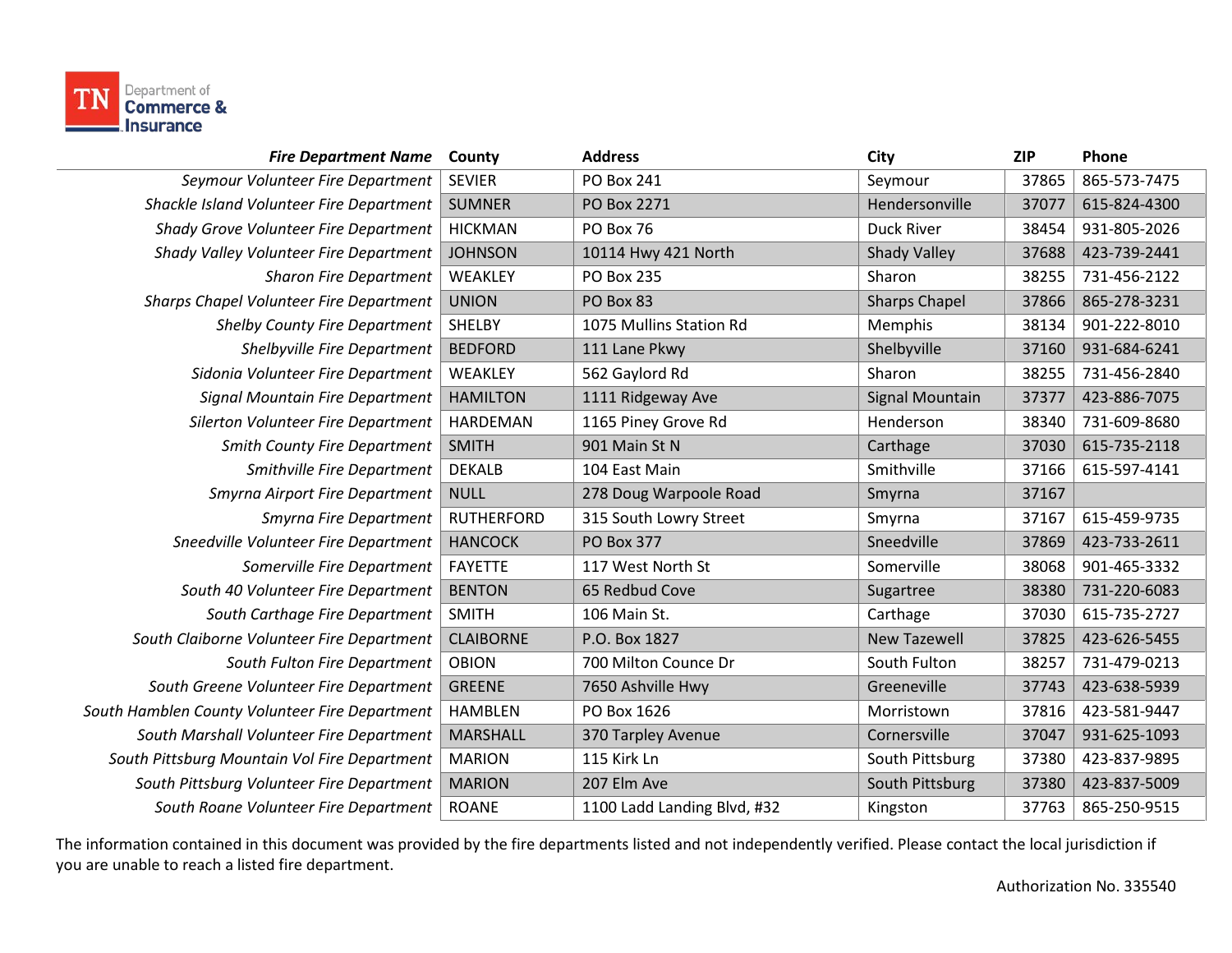

| <b>Fire Department Name</b>                     | County            | <b>Address</b>                       | City                     | <b>ZIP</b> | Phone        |
|-------------------------------------------------|-------------------|--------------------------------------|--------------------------|------------|--------------|
| South Scott County Volunteer Fire Department    | <b>SCOTT</b>      | <b>PO Box 212</b>                    | <b>Robbins</b>           | 37852      | 423-539-1392 |
| Southeast Community Fire Department             | <b>SUMNER</b>     | PO Box 2155                          | <b>Castalian Springs</b> | 37031      | 615-841-4100 |
| Southeast Lawrence Volunteer Fire Department    | LAWRENCE          | PO Box 43                            | <b>Five Points</b>       | 38457      | 931-556-2442 |
| Southend Volunteer Fire Department              | <b>SEQUATCHIE</b> | PO Box 1326                          | Dunlap                   | 37327      | 423-883-4896 |
| Southgate Volunteer Fire Department             | <b>WAYNE</b>      | 3156 Chisholm Rd                     | Iron City                | 38463      | 931-724-9812 |
| Southside Volunteer Fire Department             | <b>UNICOI</b>     | PO Box 943                           | Erwin                    | 37650      | 423-743-5964 |
| Sparta Fire Department                          | <b>WHITE</b>      | 715 North Spring St                  | Sparta                   | 38583      | 931-738-7380 |
| Speedwell Volunteer Fire Department             | <b>CLAIBORNE</b>  | 5295 Old Hwy 63                      | Speedwell                | 37870      | 423-300-8855 |
| <b>Spencer Fire and Rescue</b>                  | <b>VAN BUREN</b>  | 495 Drake and Shockley               | Spencer                  | 38585      | 931-946-2314 |
| Spring City Volunteer Fire Department           | <b>RHEA</b>       | 229 Front St                         | <b>Spring City</b>       | 37381      | 423-365-6441 |
| <b>Spring Hill Fire Department</b>              | <b>MAURY</b>      | 199 Town Center Parkway              | <b>Spring Hill</b>       | 37174      | 615-302-3462 |
| Springdale Volunteer Fire Department            | <b>CLAIBORNE</b>  | P.O. Box 327                         | <b>New Tazewell</b>      | 37824      | 423-526-8414 |
| Springfield Fire Department                     | <b>ROBERTSON</b>  | 203 Central Ave                      | Springfield              | 37172      | 615-384-4381 |
| Springville Community Fire Department           | <b>HENRY</b>      | P.O. Box 87                          | Springville              | 38256      | 731-593-5478 |
| St. James Volunteer Fire Department             | <b>GREENE</b>     | 3035 St. James Rd.                   | Greeneville              | 37743      | 423-639-7121 |
| St. Joseph Fire Department                      | LAWRENCE          | PO Box 37                            | St Joseph                | 38481      | 931-845-4141 |
| <b>Stanley Valley Volunteer Fire Department</b> | <b>HAWKINS</b>    | 1405 Stanley Valley Rd               | Surgoinsville            | 37873      | 423-345-3445 |
| Stantonville Volunteer Fire Department          | <b>MCNAIRY</b>    | P.O. Box 59                          | Stantonville             | 38379      | 731-645-0434 |
| Stewart County Fire-Rescue Inc.                 | <b>STEWART</b>    | <b>PO Box 420</b>                    | Dover                    | 37058      | 931-232-3014 |
| Stoney Creek Volunteer Fire Department          | <b>CARTER</b>     | 200 Bill Lewis Rd.                   | Elizabethton             | 37643      | 423-474-2001 |
| <b>Stoney Fork Volunteer Fire Department</b>    | <b>CAMPBELL</b>   | 4206 Stoney Fork Rd                  | Caryville                | 37714      | 423-324-2539 |
| Striggersville Volunteer Fire Department        | <b>HAWKINS</b>    | 697 Caney Creek Rd.                  | Rogersville              | 37857      | 423-754-3665 |
| Suck Creek Mountain Volunteer Fire Department   | <b>MARION</b>     | 5695 Hwy 27                          | Chattanooga              | 37405      | 423-658-2737 |
| Sullivan County Volunteer Fire Department       | SULLIVAN          | P.O.Box 551                          | Blountville              | 37617      | 423-323-3421 |
| Sullivan West Volunteer Fire Department         | SULLIVAN          | 113 Rosemont St                      | Kingsport                | 37660      | 423-349-4242 |
| Sulphur Springs Volunteer Fire Department       | <b>WASHINGTON</b> | 1309 Gray Station Sulphur Springs Rd | Jonesborough             | 37659      | 423-753-8954 |
| <b>Summertown Community Fire Department</b>     | LAWRENCE          | <b>PO Box 231</b>                    | Summertown               | 38483      | 931-269-7087 |
|                                                 |                   |                                      |                          |            |              |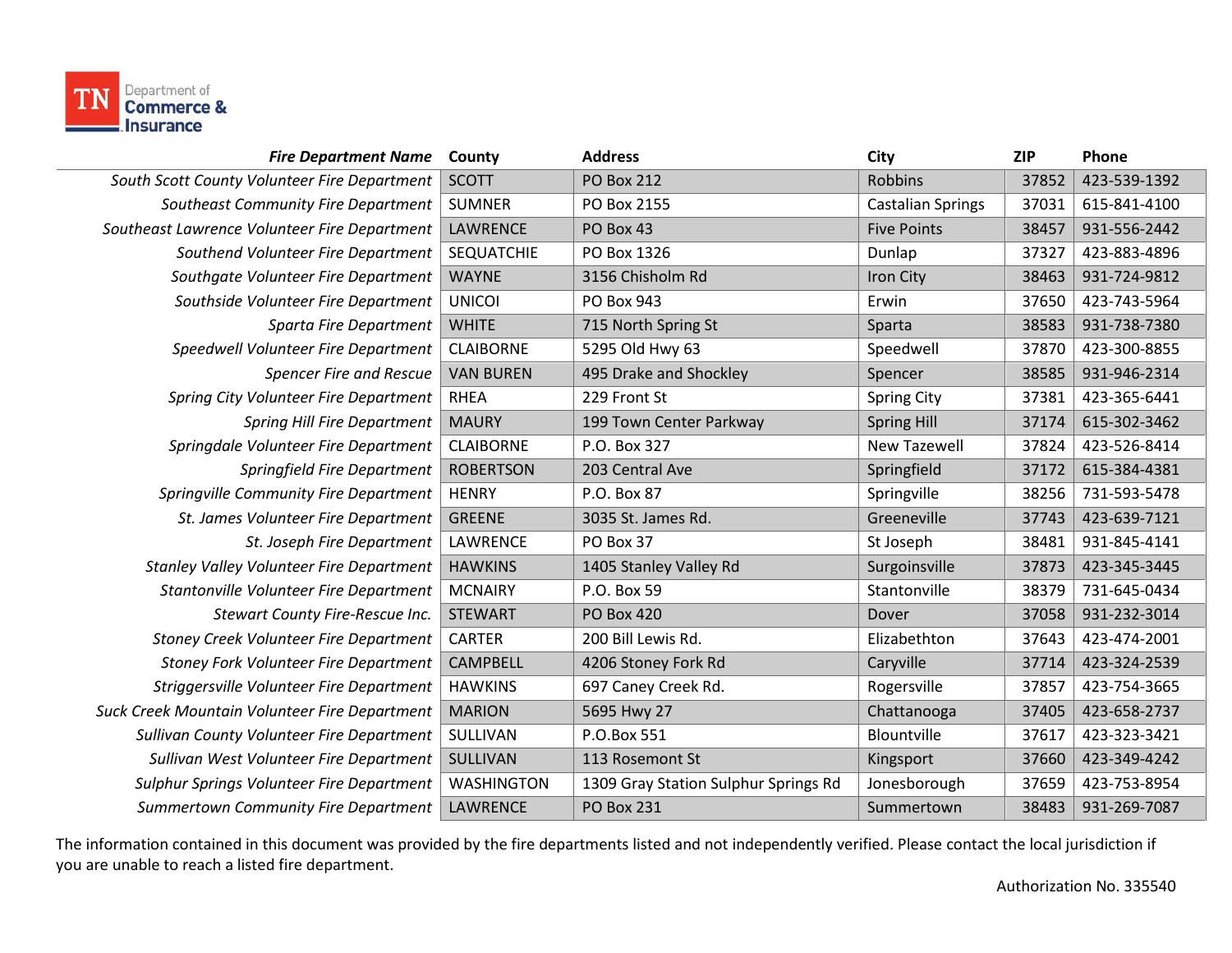

| <b>Fire Department Name</b>                      | County           | <b>Address</b>               | City                   | <b>ZIP</b> | Phone          |
|--------------------------------------------------|------------------|------------------------------|------------------------|------------|----------------|
| Summitville Volunteer Fire Department            | <b>COFFEE</b>    | PO Box 68                    | Summitville            | 37382      | 931-728-9730   |
| Sunbright Area Volunteer Fire Department         | <b>MORGAN</b>    | <b>PO Box 403</b>            | Sunbright              | 37872      | 423-628-5316   |
| Sunnyside Volunteer Fire Department              | <b>GREENE</b>    | P.O. Box 2856                | Greeneville            | 37744      | 423-609-1187   |
| Surgoinsville Volunteer Fire Department          | <b>HAWKINS</b>   | PO Box 67                    | Surgoinsville          | 37873      | 423-345-2213   |
| Sweetens Cove Volunteer Fire Department          | <b>MARION</b>    | 6069 Sweetens Cove Rd        | South Pittsburg        | 37380      | 423-837-7786   |
| Sweetwater Fire and Rescue                       | <b>MONROE</b>    | P.O. Box 267                 | Sweetwater             | 37874      | 423-337-6724   |
| Sylvia-Yellow Creek Fire Department              | <b>DICKSON</b>   | 105 Edgewood Cemetery Rd     | Dickson                | 37055      | 615-390-2228   |
| Taylor's Crossroads Volunteer Fire Department    | <b>OVERTON</b>   | 9299 Barnes Ridge Rd         | Monroe                 | 38573      | 931-823-9396   |
| Tazewell/New Tazewell Fire Department            | <b>CLAIBORNE</b> | 413 First Avenue             | <b>New Tazewell</b>    | 37825      | 423-626-9433   |
| Tellico Rural Volunteer Fire Department          | <b>MONROE</b>    | <b>PO Box 398</b>            | <b>Tellico Plains</b>  | 37385      | 423-261-4341   |
| Tellico Village Volunteer Fire Department        | LOUDON           | 210 Chota Rd                 | Loudon                 | 37774      | 865-458-5733   |
| Tennessee City Volunteer Fire Department         | <b>DICKSON</b>   | 4605 Hwy 70 West             | Dickson                | 37055      | 615-446-0639   |
| Tennessee Ridge Fire/Rescue Department           | <b>HOUSTON</b>   | P.O. Box 285                 | <b>Tennessee Ridge</b> | 37178      | 931-721-3382   |
| Thorn Hill Volunteer Fire Department             | <b>GRAINGER</b>  | 2050 Mountain Valley Hwy 131 | <b>Thorn Hill</b>      | 37881      | 865-804-0608   |
| Three Star Volunteer Fire Department             | <b>TIPTON</b>    | 2050 Sadler School Rd        | <b>Brighton</b>        | 38011      | 901-476-8183   |
| <b>Tigrett Volunteer Fire Department</b>         | <b>DYER</b>      | 1556 Stokes Road             | Friendship             | 38034      | 731-443-0606   |
| <b>Timothy Volunteer Fire Department</b>         | <b>OVERTON</b>   | 4315 Celina Highway          | <b>Allons</b>          | 38541      | 931-823-8594   |
| <b>Tiptonville Fire Department</b>               | <b>LAKE</b>      | 221 Kentucky St              | Tiptonville            | 38079      | 731-504-2850   |
| Toone Volunteer Fire Department                  | HARDEMAN         | P.O. Box 98                  | Toone                  | 38381      | 731-658-9770   |
| Town of Atwood Fire Department                   | <b>CARROLL</b>   | PO Box 339                   | Atwood                 | 38220      | 731-662-7689   |
| Town of Erwin Fire Department                    | <b>UNICOI</b>    | 211 N Main Ave               | Erwin                  | 37650      | 423-743-5201   |
| Town of Gibson Volunteer Fire Department         | <b>GIBSON</b>    | <b>PO Box 374</b>            | Gibson                 | 38338      | (731) 787-6501 |
| Town of Monteagle Fire Department                | <b>GRUNDY</b>    | PO Box 127                   | Monteagle              | 37356      | 931-924-2079   |
| Town of Mosheim Fire Department                  | <b>GREENE</b>    | 1000 Main St                 | Mosheim                | 37818      | 423-422-7401   |
| Town of Tellico Plains Volunteer Fire Department | <b>MONROE</b>    | <b>PO Box 547</b>            | <b>Tellico Plains</b>  | 37385      | 423-253-2333   |
| Townsend Area Volunteer Fire Department          | <b>BLOUNT</b>    | <b>PO Box 308</b>            | Townsend               | 37802      | 865-448-6322   |
| Tracy City Volunteer Fire Department             | <b>GRUNDY</b>    | <b>PO Box 277</b>            | <b>Tracy City</b>      | 37387      | 931-592-3473   |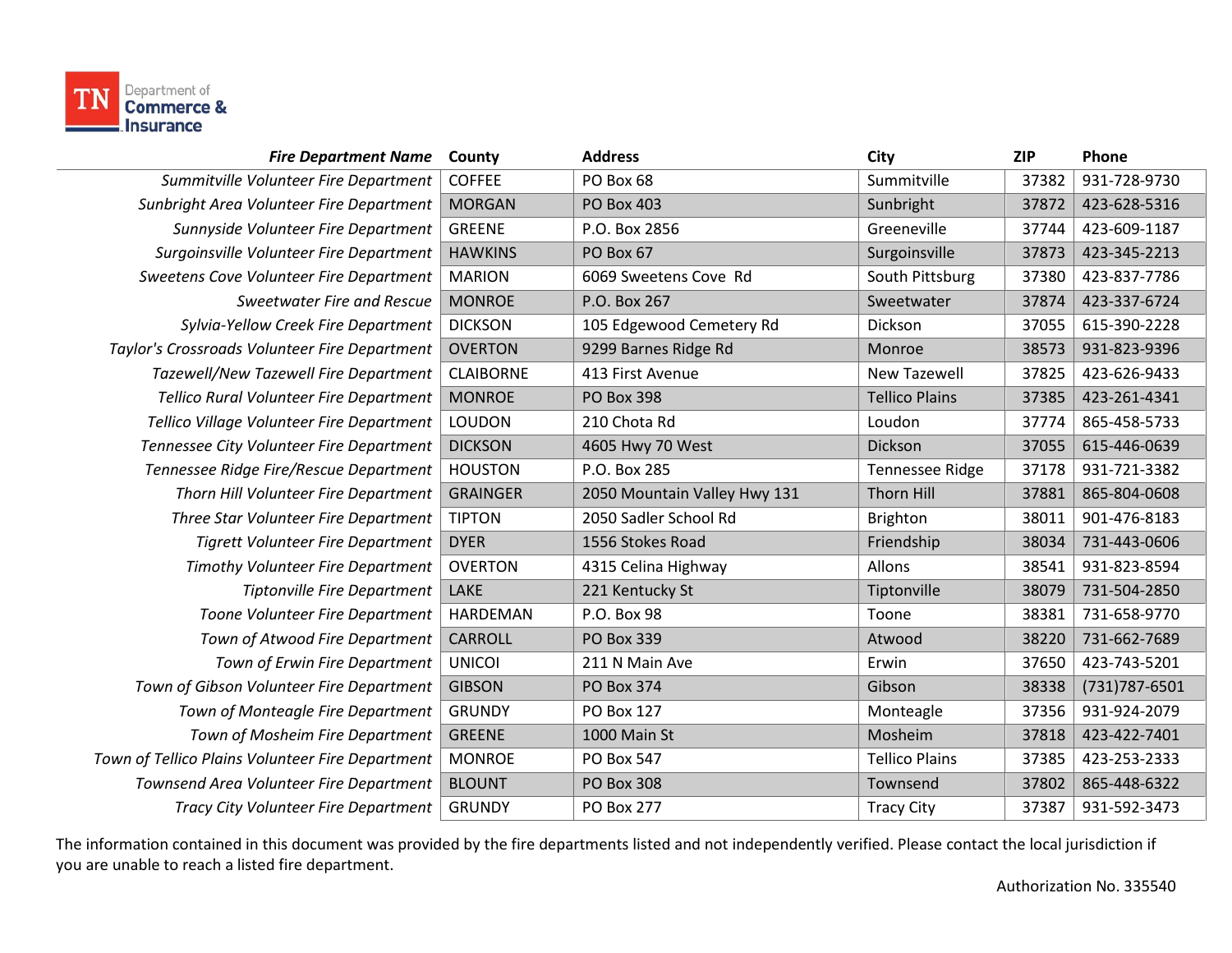

| <b>Fire Department Name</b>                        | County          | <b>Address</b>            | <b>City</b>            | <b>ZIP</b> | Phone         |
|----------------------------------------------------|-----------------|---------------------------|------------------------|------------|---------------|
| Trade Volunteer Fire Department                    | <b>JOHNSON</b>  | PO Box 35                 | Trade                  | 37691      | 423-727-7366  |
| Treadway Volunteer Fire Department                 | <b>HANCOCK</b>  | 189 Hwy 131               | Treadway               | 37881      | 423-733-0041  |
| <b>Trenton Fire Department</b>                     | <b>GIBSON</b>   | 307 S. College St.        | Trenton                | 38382      | 731-855-0522  |
| Trezevant Volunteer Fire Department                | CARROLL         | PO Box 100                | Trezevant              | 38258      | 731-669-4831  |
| Tri-Cities Airport Authority Firefighting Division | <b>NULL</b>     | 2525 Highway 75 Suite 301 | Blountville            | 37617      |               |
| Tri-Community Volunteer Fire Department            | <b>HAMILTON</b> | PO Box 509                | Collegedale            | 37315      | 423-396-3113  |
| <b>Trimble Fire and Rescue</b>                     | <b>DYER</b>     | <b>PO Box 215</b>         | Trimble                | 38259      | 731-297-3955  |
| <b>Troy Fire Department</b>                        | <b>OBION</b>    | <b>PO Box 224</b>         | Troy                   | 38260      | 731-536-6397  |
| <b>Tullahoma Fire Department</b>                   | <b>COFFEE</b>   | 613 South Jackson         | Tullahoma              | 37388      | 931-455-0936  |
| Turkey Creek Volunteer Fire Department             | <b>MONROE</b>   | 611 Turkey Creek Rd       | <b>Tellico Plains</b>  | 37385      | 423-253-7702  |
| Tusculum Volunteer Fire Department                 | <b>GREENE</b>   | PO Box 5968               | Greeneville            | 37743      | 423-638-6211  |
| Unicoi Volunteer Fire Department                   | <b>UNICOI</b>   | P.O. Box 305              | Unicoi                 | 37692      | 423-743-7921  |
| <b>Union City Fire Department</b>                  | <b>OBION</b>    | P.O. Box 9                | <b>Union City</b>      | 38281      | 731-885-4851  |
| <b>Union County Rescue Squad/Fire</b>              | <b>UNION</b>    | PO Box 118                | Maynardville           | 37807      | (865)992-3811 |
| United Volunteer Fire Department                   | <b>GREENE</b>   | 6530 Horton Highway       | Greeneville            | 37745      | 423-234-2001  |
| Vanleer Volunteer Fire Department                  | <b>DICKSON</b>  | PO Box 121                | Vanleer                | 37181      | 615-763-2800  |
| Vardy Blackwater Volunteer Fire Department         | <b>HANCOCK</b>  | 144 Pete Swiney Dr        | Sneedville             | 37869      | 423-300-0850  |
| Viola Community Volunteer Fire Department          | WARREN          | PO Box 67                 | Viola                  | 37394      | 931-635-2007  |
| Vonore Volunteer Fire Department                   | <b>MONROE</b>   | <b>PO Box 218</b>         | Vonore                 | 37885      | 423-884-6211  |
| Walden's Creek Volunteer Fire Department           | <b>SEVIER</b>   | 2828 Goose Gap Rd         | Sevierville            | 37876      | 865-429-8258  |
| <b>Waldens Ridge Emergency Service</b>             | <b>HAMILTON</b> | P O Box 215               | <b>Signal Mountain</b> | 37377      | 423-886-5972  |
| Warriors Path Volunteer Fire Department            | SULLIVAN        | 1908 Moreland Drive       | Kingsport              | 37663      | 423-239-9112  |
| Wartburg Volunteer Fire Department                 | <b>MORGAN</b>   | <b>PO Box 505</b>         | Wartburg               | 37887      | 423-965-3178  |
| Wartrace Volunteer Fire Department                 | <b>BEDFORD</b>  | P.O. Box 158              | Wartrace               | 37183      | 931-389-6144  |
| Washburn Volunteer Fire Department                 | <b>GRAINGER</b> | <b>PO Box 221</b>         | Washburn               | 37888      | 865-497-2950  |
| Watauga Volunteer Fire Department                  | <b>CARTER</b>   | PO Box 47                 | Watauga                | 37694      | 423-928-4160  |
| Watertown Volunteer Fire Department                | <b>WILSON</b>   | <b>Box 231</b>            | Watertown              | 37184      | 615-237-3826  |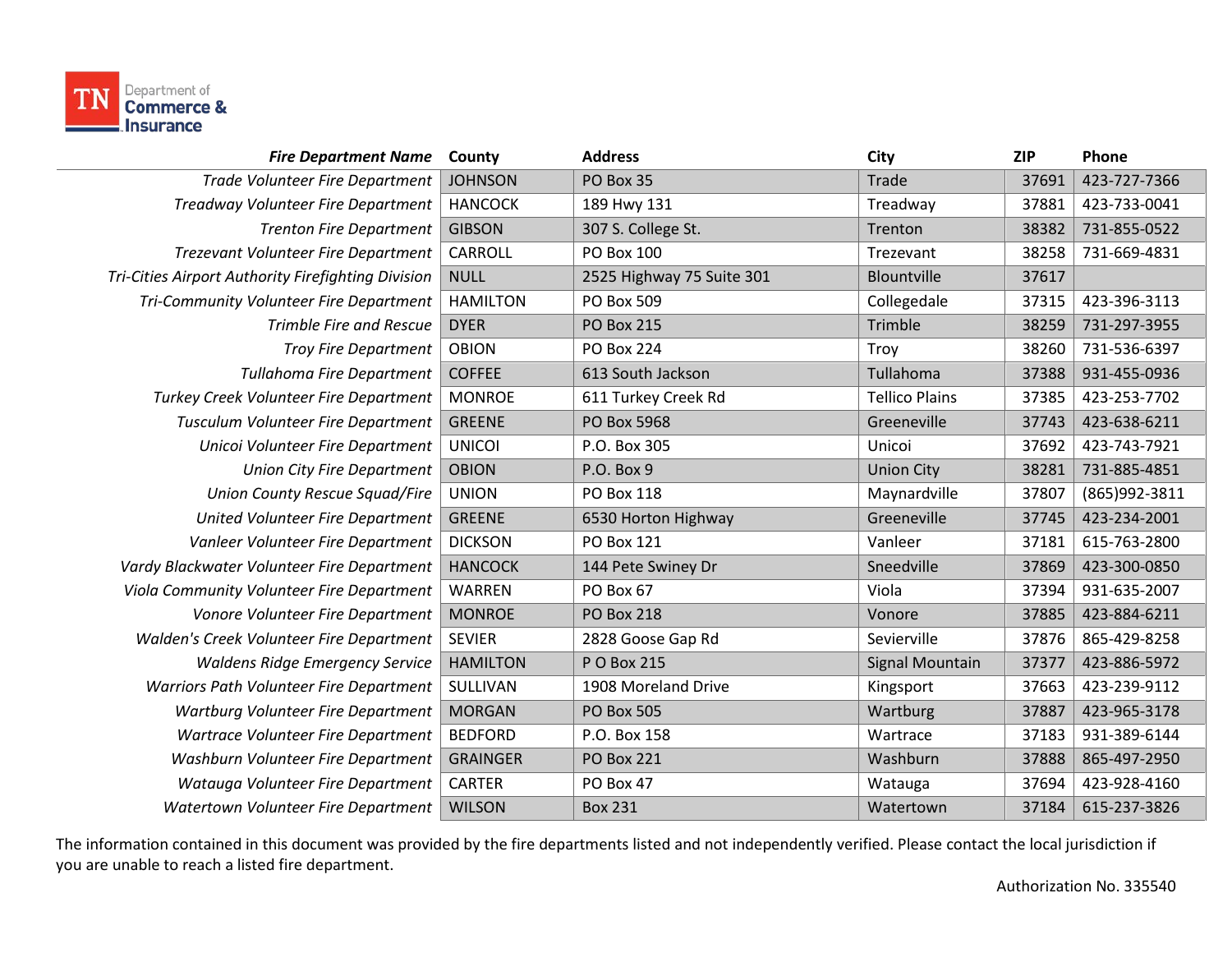

| <b>Fire Department Name</b>                     | County           | <b>Address</b>            | City               | <b>ZIP</b> | Phone        |
|-------------------------------------------------|------------------|---------------------------|--------------------|------------|--------------|
| <b>Waverly Fire Department</b>                  | <b>HUMPHREYS</b> | PO Box 464                | Waverly            | 37185      | 931-296-4300 |
| <b>Wayne County EMA</b>                         | <b>WAYNE</b>     | PO Box 1111               | Waynesboro         | 38485      | 931-724-5500 |
| Waynesboro City Fire Department                 | <b>WAYNE</b>     | P.O. Box 471              | Waynesboro         | 38485      | 931-722-2500 |
| <b>Weakley County Rescue Squad</b>              | <b>NULL</b>      | P.O. Box 633              | Dresden            | 38225      |              |
| Wears Valley Volunteer Fire Department          | <b>SEVIER</b>    | 3339 Mattox Cemetery Road | Sevierville        | 37862      | 865-428-4232 |
| West Carter County Fire Department              | <b>CARTER</b>    | 1420 Milligan Hwy         | Johnson City       | 37601      | 423-926-8802 |
| West End Fire Department                        | LAWRENCE         | 5520 Waynesboro Hwy       | Lawrenceburg       | 38464      | 931-762-0629 |
| West End Volunteer Fire Department              | <b>JACKSON</b>   | P.O. Box 454              | Gainesboro         | 38562      | 931-268-3351 |
| West Hamblen County Volunteer Fire Department   | <b>HAMBLEN</b>   | PO Box 95                 | Talbott            | 37877      | 423-581-2003 |
| West Lauderdale County Fire Department          | LAUDERDALE       | 2870 Asbury Glimp Rd      | Ripley             | 38063      | 731-635-2119 |
| West Point Volunteer Fire Department            | LAWRENCE         | 1694 Westpoint rd         | Westpoint          | 38486      | 931-629-0183 |
| West Polk County Fire Rescue                    | <b>POLK</b>      | <b>PO Box 708</b>         | Benton             | 37307      | 423-338-4539 |
| West Roane County Volunteer Fire Department     | <b>ROANE</b>     | <b>PO Box 417</b>         | Rockwood           | 37854      | 865-354-8201 |
| West Valley Volunteer Fire Department           | <b>MARION</b>    | <b>PO Box 309</b>         | Whitwell           | 37397      | 423-645-2982 |
| Westmoreland Volunteer Fire Department          | <b>SUMNER</b>    | PO Box 8                  | Westmoreland       | 37186      | 615-644-3303 |
| White Bluff Fire Department                     | <b>DICKSON</b>   | 2185 HWY 47 North         | <b>White Bluff</b> | 37187      | 615-797-2781 |
| White House Community Volunteer Fire Department | <b>ROBERTSON</b> | PO Box 466                | White House        | 37188      | 615-672-4030 |
| White House Fire Department                     | <b>ROBERTSON</b> | 120 Business Park Drive   | <b>White House</b> | 37188      | 615-672-5338 |
| White Oak Volunteer Fire Department             | <b>CAMPBELL</b>  | 5114 White Oak Rd         | <b>Duff</b>        | 37729      | 423-784-6884 |
| White Pine Volunteer Fire Department            | <b>JEFFERSON</b> | PO Box 1086               | <b>White Pine</b>  | 37890      | 865-674-2556 |
| Whiteville Volunteer Fire Department            | <b>HARDEMAN</b>  | <b>PO Box 324</b>         | Whiteville         | 38075      | 731-254-8523 |
| <b>Whitwell Mountain Fire and Rescue</b>        | <b>MARION</b>    | <b>PO Box 466</b>         | Whitwell           | 37397      | 931-235-7279 |
| Whitwell Volunteer Fire Department              | <b>MARION</b>    | PO Box 610                | Whitwell           | 37397      | 423-800-7800 |
| Willette Volunteer Fire Department              | <b>MACON</b>     | 1878 Willette Rd          | <b>Red Boiling</b> | 37150      | 615-699-4567 |
|                                                 |                  |                           | <b>Springs</b>     |            |              |
| Williamson County Rescue Squad                  | WILLIAMSON       | 405 Downs Blvd            | Franklin           | 37064      | 615-790-5821 |